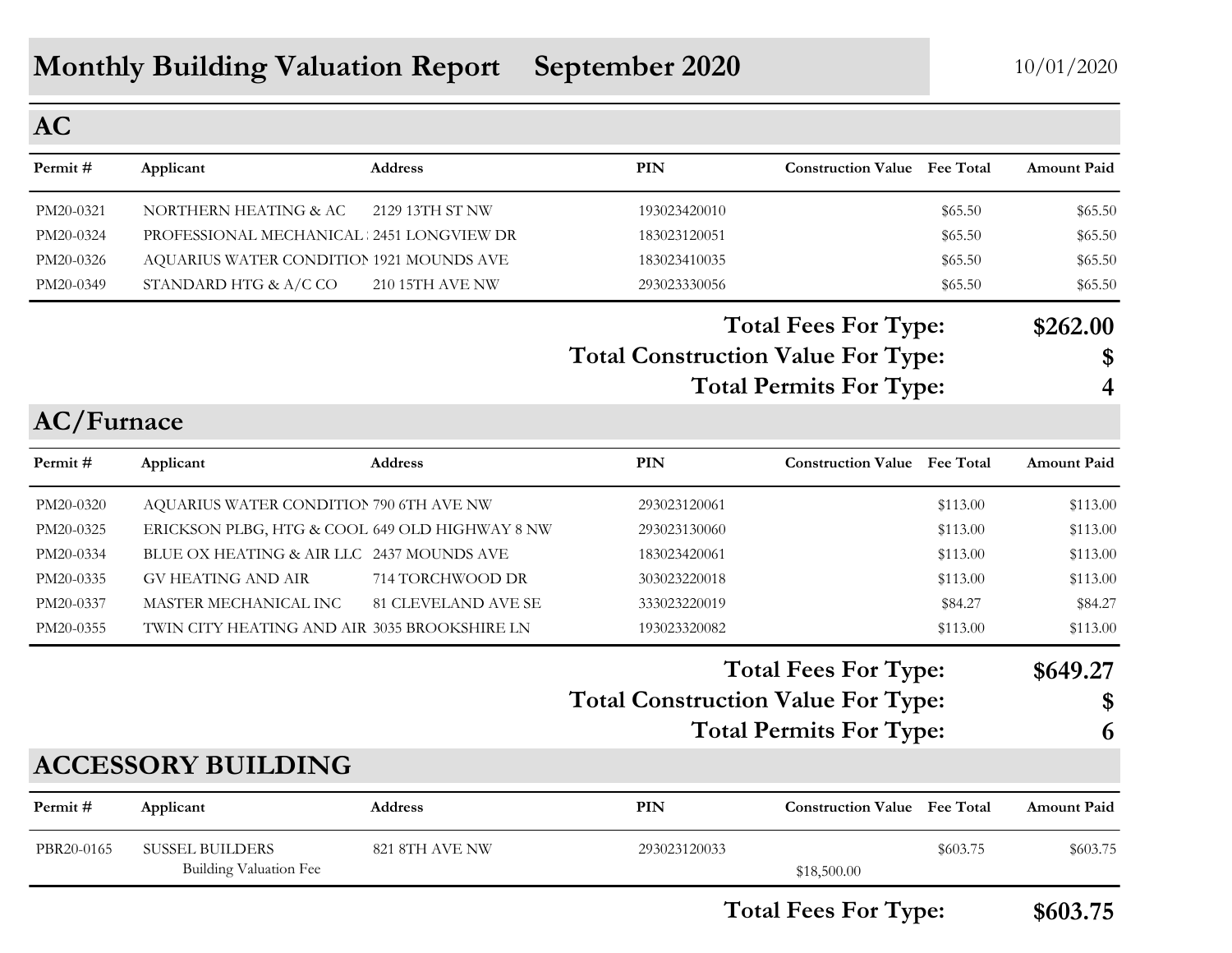**Total Construction Value For Type: \$18,500.00 Total Permits For Type: 1 PIN Construction Value Permit # Applicant Address Fee Total Amount Paid ADDITION** PBR20-0197 JB CARLSON REMODELING LLC 2749 13TH TER NW 193023310035 \$1,242.75 \$1,242.75 \$1,242.75 Building Valuation Fee  $$50,000,00$ **Total Construction Value For Type: \$50,000.00 Total Fees For Type: \$1,242.75 Total Permits For Type: 1 PIN Construction Value Permit # Applicant Address Fee Total Amount Paid BASEMENT FINISH** PBR20-0193 Cedar J Vandergon 639 DEVINE DR 203023130032 \$370.00 \$370.00 \$370.00 Building Valuation Fee  $$10,000.00$ **Total Construction Value For Type: \$10,000.00 Total Fees For Type: \$370.00 Total Permits For Type: 1 PIN Construction Value Permit # Applicant Address Fee Total Amount Paid COMMERCIAL** PE20-0358 ELECTRIC FIRE AND SECURITY 2050 14TH ST NW 193023130302 \$84.00 \$84.00 \$84.00 PE20-0359 ELECTRIC FIRE AND SECURITY 1476 20TH AVE NW 193023130302 \$67.15 \$67.15 \$67.15 PE20-0363 REDS ELECTRIC LLC 50 14TH ST NW 203023140011 \$376.30 \$376.30 \$376.30 PE20-0366 ATIR ELECTRIC CORPORATION 119 14TH ST NW 213023320016 \$253.50 \$253.50 \$253.50 \$253.50 PE20-0374 ALBRECHT SIGN COMPANY 1125 SILVER LAKE RD NW 193023430042 \$115.35 \$115.35 PE20-0377 BERD ELECTRIC LLC 617 8TH AVE NW 1111111111111 \$987.99 \$987.99 PE20-0389 NARDINI FIRE EQUIPMENT CC 1565 1ST AVE NW 213023230011 \$67.10 \$67.10 \$67.10

PE20-0392 C & S METRO ELECTRIC LLC 1439 SILVER LAKE RD NW 193023130159 \$138.38 \$138.38 \$138.38 PE20-0393 PARSONS ELECTRIC 201 COUNTY ROAD E2 293023410001 \$146.05 \$146.05 \$146.05 PF20-0063 API REAL ESTATE LLC 1200 OLD HIGHWAY 8 NW 203023420015 \$106.50 \$106.50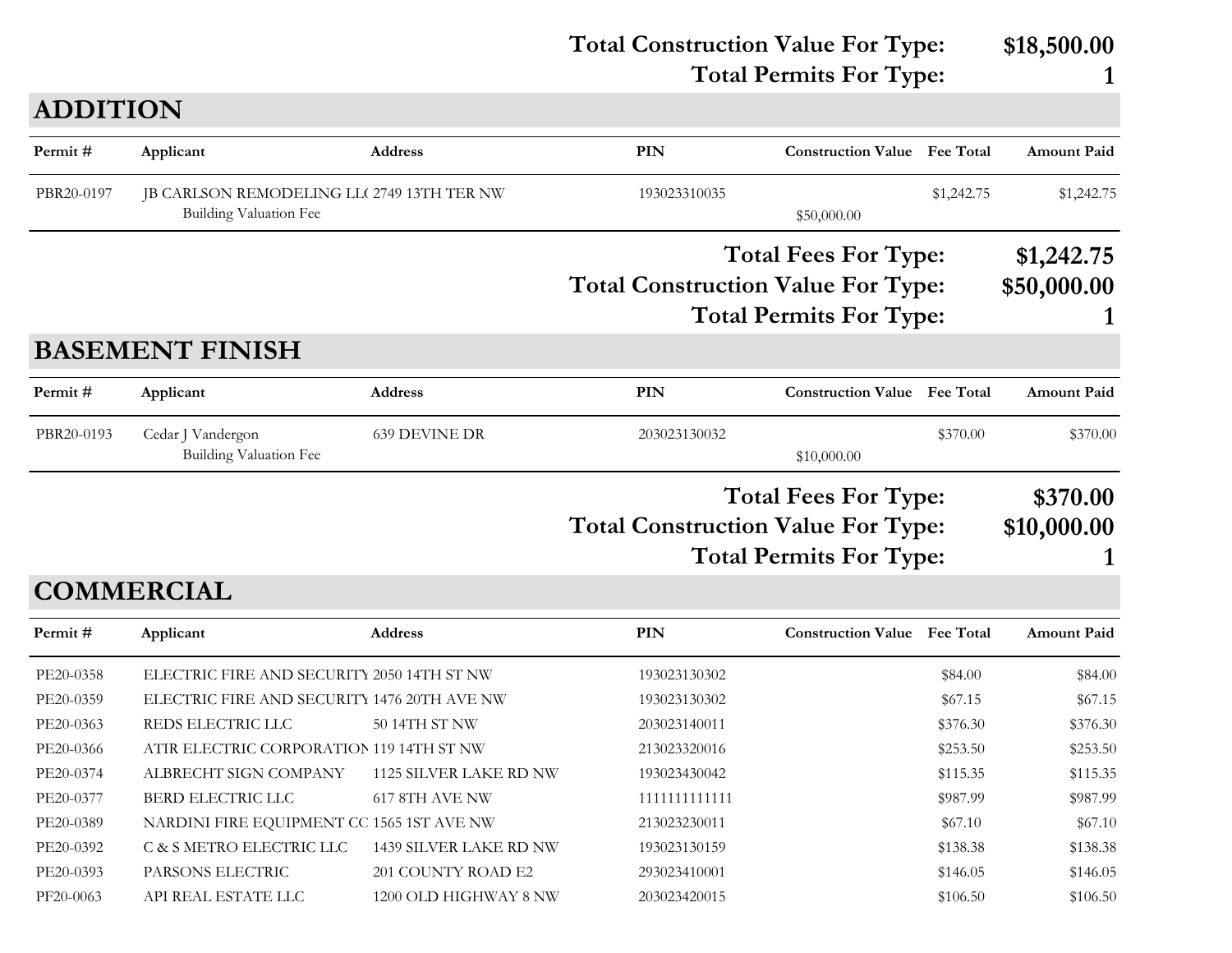| PF20-0066<br>PF20-0068 | NARDINI FIRE EQUIPMENT CC 1565 1ST AVE NW<br>API REAL ESTATE LLC          | 1200 OLD HIGHWAY 8 NW | 213023230011<br>203023420015                                                                               |                                                               | \$102.84<br>\$106.50 | \$102.84<br>\$106.50        |
|------------------------|---------------------------------------------------------------------------|-----------------------|------------------------------------------------------------------------------------------------------------|---------------------------------------------------------------|----------------------|-----------------------------|
|                        |                                                                           |                       | <b>Total Construction Value For Type:</b>                                                                  | <b>Total Fees For Type:</b><br><b>Total Permits For Type:</b> |                      | \$2,551.66<br>\$<br>12      |
|                        | <b>CONCRETE/MASONRY</b>                                                   |                       |                                                                                                            |                                                               |                      |                             |
| Permit#                | Applicant                                                                 | <b>Address</b>        | PIN                                                                                                        | <b>Construction Value Fee Total</b>                           |                      | <b>Amount Paid</b>          |
| PB20-0311              | <b>JAMES CLARKE</b><br><b>Building Valuation Fee</b>                      | 624 1ST AVE NW        | 293023140006                                                                                               | \$4,850.00                                                    | \$158.73             | \$158.73                    |
|                        |                                                                           |                       | <b>Total Fees For Type:</b><br><b>Total Construction Value For Type:</b><br><b>Total Permits For Type:</b> |                                                               |                      | \$158.73<br>\$4,850.00<br>1 |
| <b>DECK</b>            |                                                                           |                       |                                                                                                            |                                                               |                      |                             |
| Permit#                | Applicant                                                                 | <b>Address</b>        | PIN                                                                                                        | <b>Construction Value</b> Fee Total                           |                      | <b>Amount Paid</b>          |
| PBR20-0174             | <b>BAUER SERVICES INC</b><br><b>Building Valuation Fee</b>                | 2025 LONG LAKE RD     | 183023410049                                                                                               | \$16,000.00                                                   | \$535.00             | \$535.00                    |
| PBR20-0176             | <b>BRADY STUDIO</b><br><b>Building Valuation Fee</b>                      | 200 WINDSOR CT        | 313023130114                                                                                               | \$4,500.00                                                    | \$227.75             | \$227.75                    |
| PBR20-0181             | TOTAL HOME SOLUTIONS LLC 119 30TH AVE NW<br><b>BUILDING VALUATION FEE</b> |                       | 303023330064                                                                                               | \$4,000.00                                                    | \$205.00             | \$205.00                    |
| PBR20-0192             | MM HANDYMAN SERVICES<br><b>Building Valuation Fee</b>                     | <b>584 RIVIERA DR</b> | 323023320040                                                                                               | \$3,000.00                                                    | \$177.50             | \$177.50                    |
| PBR20-0201             | ALL SEASONS BUILDING COMF 2349 ERIN CT<br><b>Building Valuation Fee</b>   |                       | 183023130053                                                                                               | \$26,500.00                                                   | \$796.63             | \$796.63                    |
| PBR20-0204             | DENNIS V GILBERTSON TRUS'I 1150 ROSE LN<br><b>Building Valuation Fee</b>  |                       | 203023340118                                                                                               | \$200.00                                                      | \$82.60              | \$82.60                     |
| PBR20-0210             | <b>ANDREW D LIND</b><br>Building Valuation Fee                            | 1401 17TH AVE NW      | 193023140113                                                                                               | \$2,000.00                                                    | \$150.00             | \$150.00                    |

**Total Construction Value For Type: \$56,200.00 Total Fees For Type: \$2,174.48**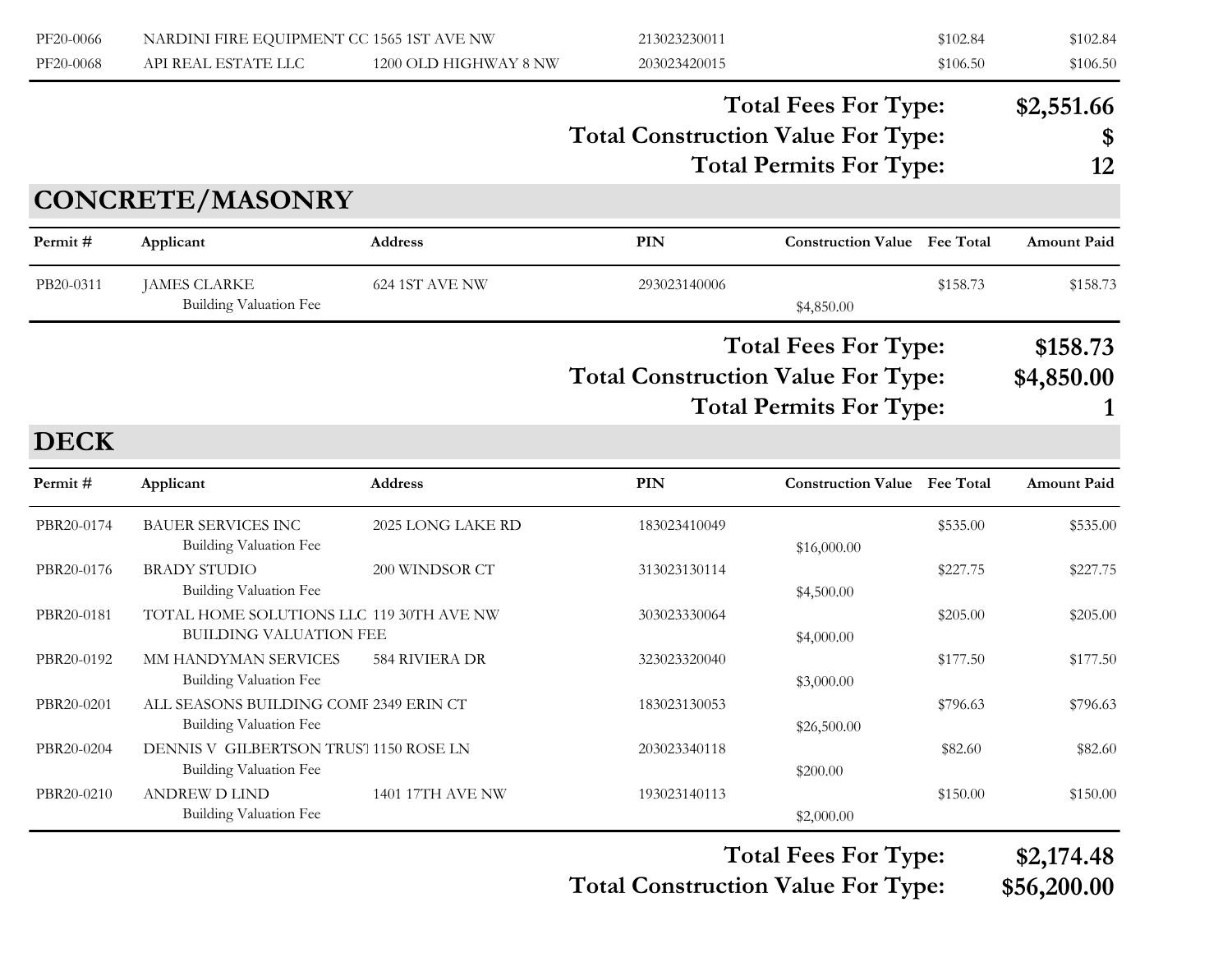#### **Total Permits For Type: 7**

| Demolition        |                                                                                 |                       |                                           |                                     |          |                    |
|-------------------|---------------------------------------------------------------------------------|-----------------------|-------------------------------------------|-------------------------------------|----------|--------------------|
| Permit#           | Applicant                                                                       | <b>Address</b>        | <b>PIN</b>                                | <b>Construction Value</b> Fee Total |          | <b>Amount Paid</b> |
| PD20-0006         | Nitti Rolloff Services Inc                                                      | 1380 7TH ST NW        | 293023220030                              |                                     | \$97.00  | \$97.00            |
| PD20-0007         | <b>DANIEL NERHEIM</b>                                                           | 678 3RD AVE NW        | 293023140035                              |                                     | \$97.00  | \$97.00            |
|                   |                                                                                 |                       |                                           | <b>Total Fees For Type:</b>         |          | \$194.00           |
|                   |                                                                                 |                       | <b>Total Construction Value For Type:</b> |                                     |          | \$                 |
|                   |                                                                                 |                       | <b>Total Permits For Type:</b>            | 2                                   |          |                    |
| <b>DRAIN TILE</b> |                                                                                 |                       |                                           |                                     |          |                    |
| Permit#           | Applicant                                                                       | <b>Address</b>        | <b>PIN</b>                                | <b>Construction Value</b> Fee Total |          | <b>Amount Paid</b> |
| PB20-0361         | <b>INNOVATIVE BASEMENT SYST 1669 1ST ST SW</b><br><b>Building Valuation Fee</b> |                       | 313023110021                              | \$6,500.00                          | \$189.25 | \$189.25           |
|                   |                                                                                 |                       |                                           | <b>Total Fees For Type:</b>         |          | \$189.25           |
|                   |                                                                                 |                       | <b>Total Construction Value For Type:</b> |                                     |          | \$6,500.00         |
|                   |                                                                                 |                       |                                           | <b>Total Permits For Type:</b>      |          |                    |
| <b>EGRESS</b>     |                                                                                 |                       |                                           |                                     |          |                    |
| Permit#           | Applicant                                                                       | Address               | <b>PIN</b>                                | <b>Construction Value</b> Fee Total |          | <b>Amount Paid</b> |
| PBR20-0182        | <b>AUDREY STEINER</b>                                                           | 515 12TH AVE NW       | 293023240075                              |                                     | \$63.75  | \$63.75            |
|                   | <b>Building Valuation Fee</b>                                                   |                       |                                           | \$500.00                            |          |                    |
|                   |                                                                                 |                       |                                           | <b>Total Fees For Type:</b>         |          | \$63.75            |
|                   |                                                                                 |                       | <b>Total Construction Value For Type:</b> |                                     |          | \$500.00           |
|                   |                                                                                 |                       |                                           | <b>Total Permits For Type:</b>      |          | $\mathbf 1$        |
| <b>Fire Alarm</b> |                                                                                 |                       |                                           |                                     |          |                    |
| Permit#           | Applicant                                                                       | Address               | PIN                                       | <b>Construction Value Fee Total</b> |          | <b>Amount Paid</b> |
| PF20-0060         | CITY VIEW ELECTRIC INC                                                          | <b>315 5TH AVE NW</b> | 293023410023                              |                                     | \$552.78 | \$552.78           |
| PF20-0062         | LIFE SAFETY SYSTEMS                                                             | 119 14TH ST NW        | 213023320016                              |                                     | \$178.30 | \$178.30           |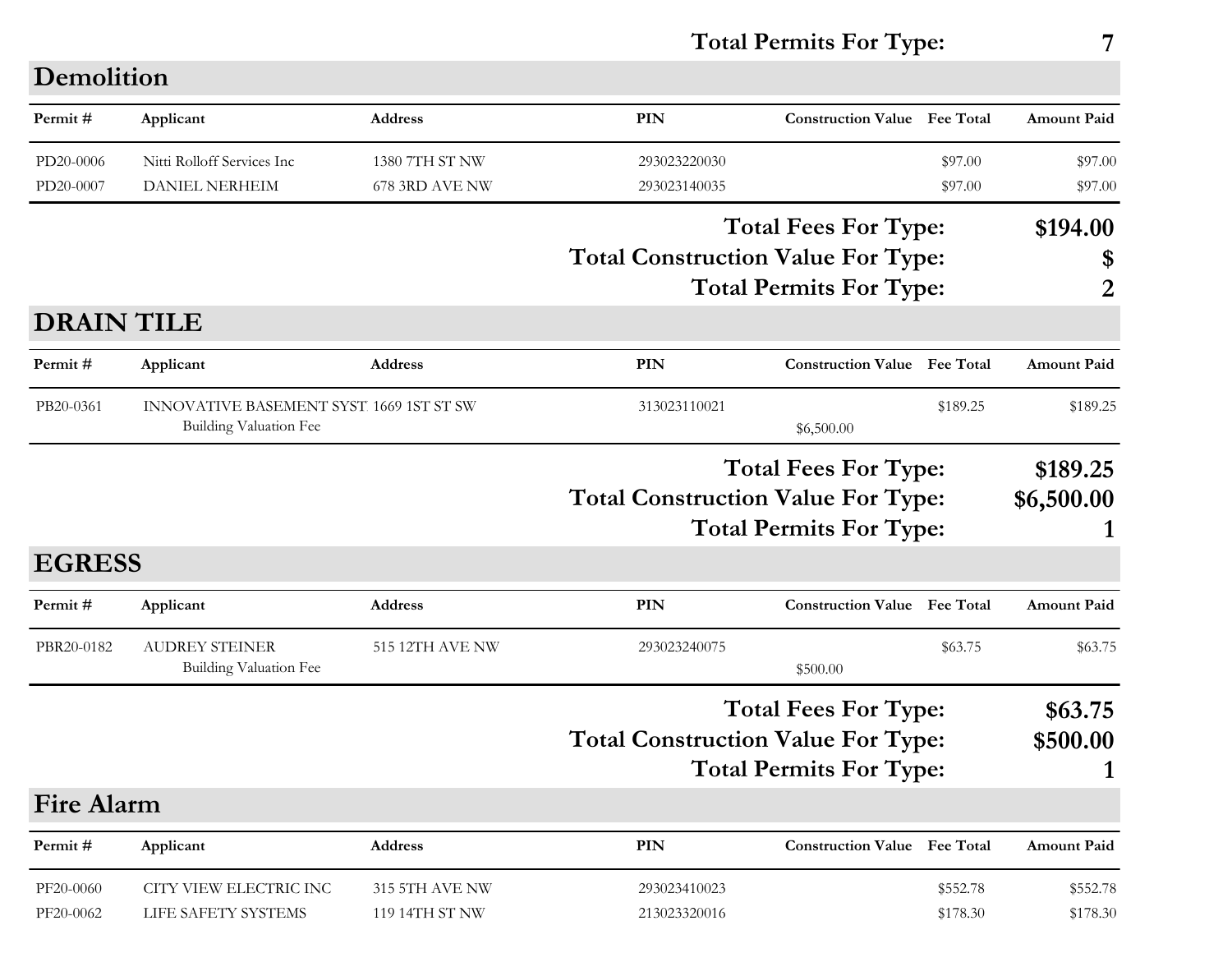#### **Total Construction Value For Type: \$ Total Fees For Type: \$731.08 Total Permits For Type: 2**

#### **Fire Sprinkler**

| Permit#          | Applicant                                                                       | Address             | <b>PIN</b>                                | <b>Construction Value Fee Total</b> |          | <b>Amount Paid</b> |
|------------------|---------------------------------------------------------------------------------|---------------------|-------------------------------------------|-------------------------------------|----------|--------------------|
| PF20-0044        | INTERNATIONAL FIRE PROTE( 575 OLD HIGHWAY 8 SW                                  |                     | 323023420020                              |                                     | \$178.30 | \$178.30           |
| PF20-0057        | FIRE SUPPRESSION SERVICES L 721 MIDTOWN LN                                      |                     | 293023120175                              |                                     | \$228.82 | \$228.82           |
| PF20-0058        | FIRE SUPPRESSION SERVICES L 727 MIDTOWN LN                                      |                     | 293023120174                              |                                     | \$228.82 | \$228.82           |
|                  |                                                                                 |                     | <b>Total Construction Value For Type:</b> | <b>Total Fees For Type:</b>         |          | \$635.94<br>\$     |
|                  |                                                                                 |                     |                                           | <b>Total Permits For Type:</b>      |          | 3                  |
| <b>FIREPLACE</b> |                                                                                 |                     |                                           |                                     |          |                    |
| Permit#          | Applicant                                                                       | <b>Address</b>      | PIN                                       | <b>Construction Value</b> Fee Total |          | <b>Amount Paid</b> |
| PM20-0329        | THE FIREPLACE GUYS                                                              | 3232 RICE CREEK TER | 183023230010                              |                                     | \$154.00 | \$154.00           |
| PM20-0330        | THE FIREPLACE GUYS                                                              | 342 11TH AVE NW     | 293023310053                              |                                     | \$86.00  | \$86.00            |
| PM20-0333        | WOODLAND STOVE & FIREPLA 2860 FOREST DALE RD                                    |                     | 303023240038                              |                                     | \$249.00 | \$249.00           |
| PM20-0338        | FIRESIDE HEARTH AND HOME 2877 LAKE DIANE CT                                     |                     | 183023340079                              |                                     | \$86.00  | \$86.00            |
| PM20-0339        | FIRESIDE HEARTH AND HOME 110 WINDSOR CT                                         |                     | 313023120065                              |                                     | \$86.00  | \$86.00            |
|                  |                                                                                 |                     |                                           | <b>Total Fees For Type:</b>         |          | \$661.00           |
|                  |                                                                                 |                     | <b>Total Construction Value For Type:</b> |                                     |          | \$                 |
|                  |                                                                                 |                     |                                           | <b>Total Permits For Type:</b>      |          | 5                  |
|                  | <b>FOUNDATION</b>                                                               |                     |                                           |                                     |          |                    |
| Permit#          | Applicant                                                                       | Address             | <b>PIN</b>                                | <b>Construction Value Fee Total</b> |          | <b>Amount Paid</b> |
| PBR20-0198       | <b>INNOVATIVE BASEMENT SYST 1669 1ST ST SW</b><br><b>Building Valuation Fee</b> |                     | 313023110021                              | \$5,500.00                          | \$246.25 | \$246.25           |

**Total Fees For Type: \$246.25**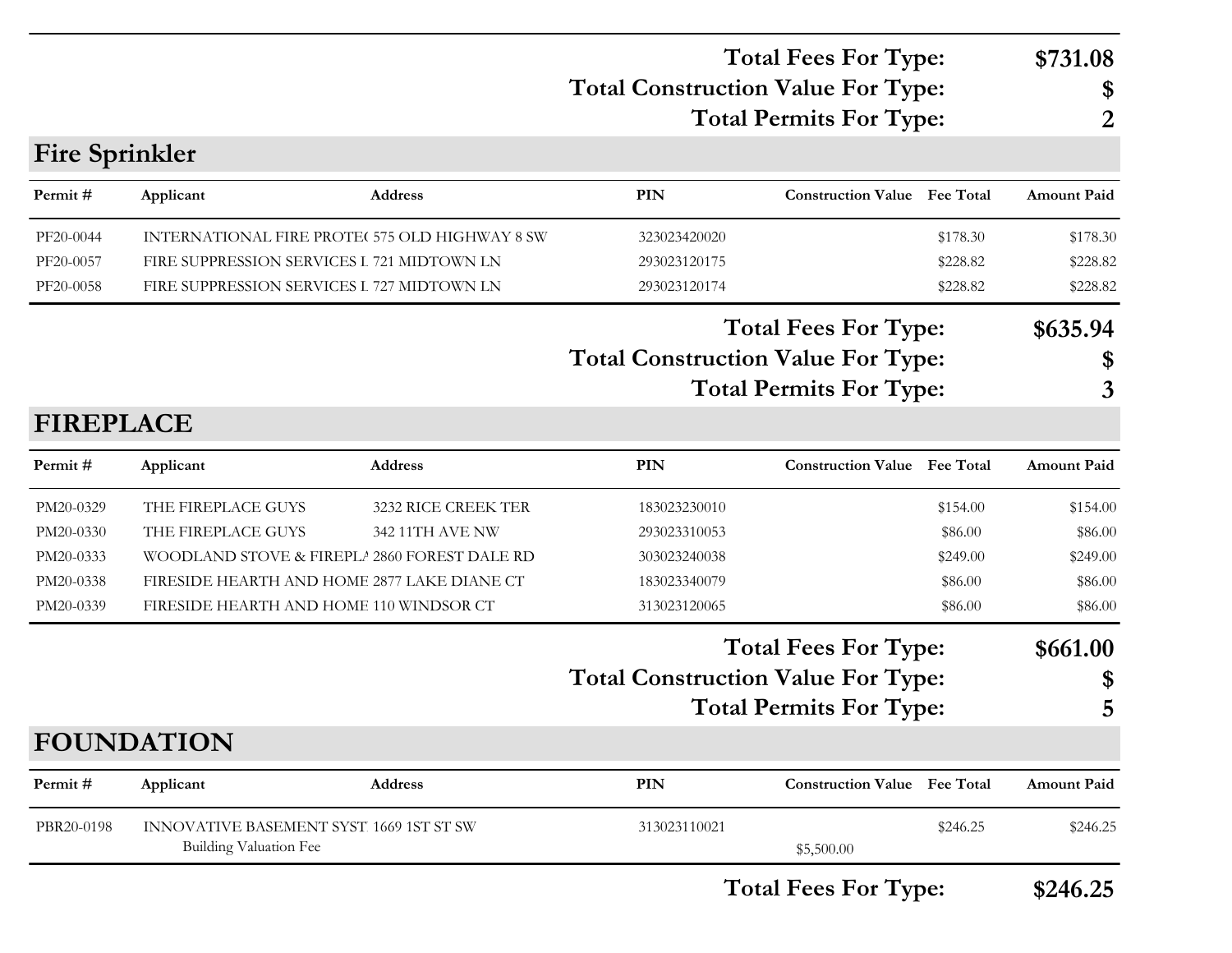**Total Construction Value For Type: \$5,500.00 Total Permits For Type: 1**

| r umace   |                                            |                    |                                                                                                            |                                     |          |                     |
|-----------|--------------------------------------------|--------------------|------------------------------------------------------------------------------------------------------------|-------------------------------------|----------|---------------------|
| Permit#   | Applicant                                  | <b>Address</b>     | PIN                                                                                                        | <b>Construction Value</b> Fee Total |          | <b>Amount Paid</b>  |
| PM20-0331 | ST. PAUL PLUMBING AND & HE 1462 18TH ST NW |                    | 173023330014                                                                                               |                                     | \$65.50  | \$65.50             |
| PM20-0332 | HERO PLUMBING HEATING & 890 PATTON RD      |                    | 303023110015                                                                                               |                                     | \$65.50  | \$65.50             |
| PM20-0340 | STANDARD HTG & A/C CO                      | 2000 29TH AVE NW   | 183023320071                                                                                               |                                     | \$65.50  | \$65.50             |
| PM20-0348 | AQUARIUS WATER CONDITION 2701 13TH TER NW  |                    | 193023310032                                                                                               |                                     | \$65.50  | \$65.50             |
| PM20-0354 | <b>COMFORT SOLUTIONS</b>                   | 2419 BRIGHTON LN   | 183023110078                                                                                               |                                     | \$65.50  | \$65.50             |
| PM20-0356 | STANDARD HTG & A/C CO                      | 2705 RICE CREEK RD | 183023340074                                                                                               |                                     | \$65.50  | \$65.50             |
|           |                                            |                    | <b>Total Fees For Type:</b><br><b>Total Construction Value For Type:</b><br><b>Total Permits For Type:</b> |                                     |          | \$393.00<br>\$<br>6 |
|           | <b>Irrigation Meter</b>                    |                    |                                                                                                            |                                     |          |                     |
| Permit #  | Applicant                                  | Address            | PIN                                                                                                        | <b>Construction Value</b> Fee Total |          | <b>Amount Paid</b>  |
| PP20-0246 | J BERD MECHANICAL CONTRA 617 8TH AVE NW    |                    | 1111111111111                                                                                              |                                     | \$454.00 | \$454.00            |
|           |                                            |                    | <b>Total Fees For Type:</b>                                                                                |                                     |          | \$454.00            |
|           |                                            |                    |                                                                                                            |                                     |          | \$                  |
|           |                                            |                    | <b>Total Construction Value For Type:</b><br><b>Total Permits For Type:</b>                                |                                     |          |                     |
|           |                                            |                    |                                                                                                            |                                     |          |                     |

#### **MISC-BUILDING**

 $\Gamma$ <sub>re</sub>

| Permit#    | Applicant            | Address                | <b>PIN</b>    | <b>Construction Value</b> Fee Total |        | <b>Amount Paid</b> |
|------------|----------------------|------------------------|---------------|-------------------------------------|--------|--------------------|
| PSA20-0072 | CITY OF NEW BRIGHTON | SA REVIEWS 2020        | 9999999999999 |                                     | \$0.00 | \$0.00             |
| PSA20-0073 | CITY OF NEW BRIGHTON | SA REVIEWS 2020        | 9999999999999 |                                     | \$0.00 | \$0.00             |
| PSA20-0074 | CITY OF NEW BRIGHTON | SA REVIEWS 2020        | 9999999999999 |                                     | \$0.00 | \$0.00             |
| PSA20-0076 | CITY OF NEW BRIGHTON | <b>SA REVIEWS 2020</b> | 9999999999999 |                                     | \$0.00 | \$0.00             |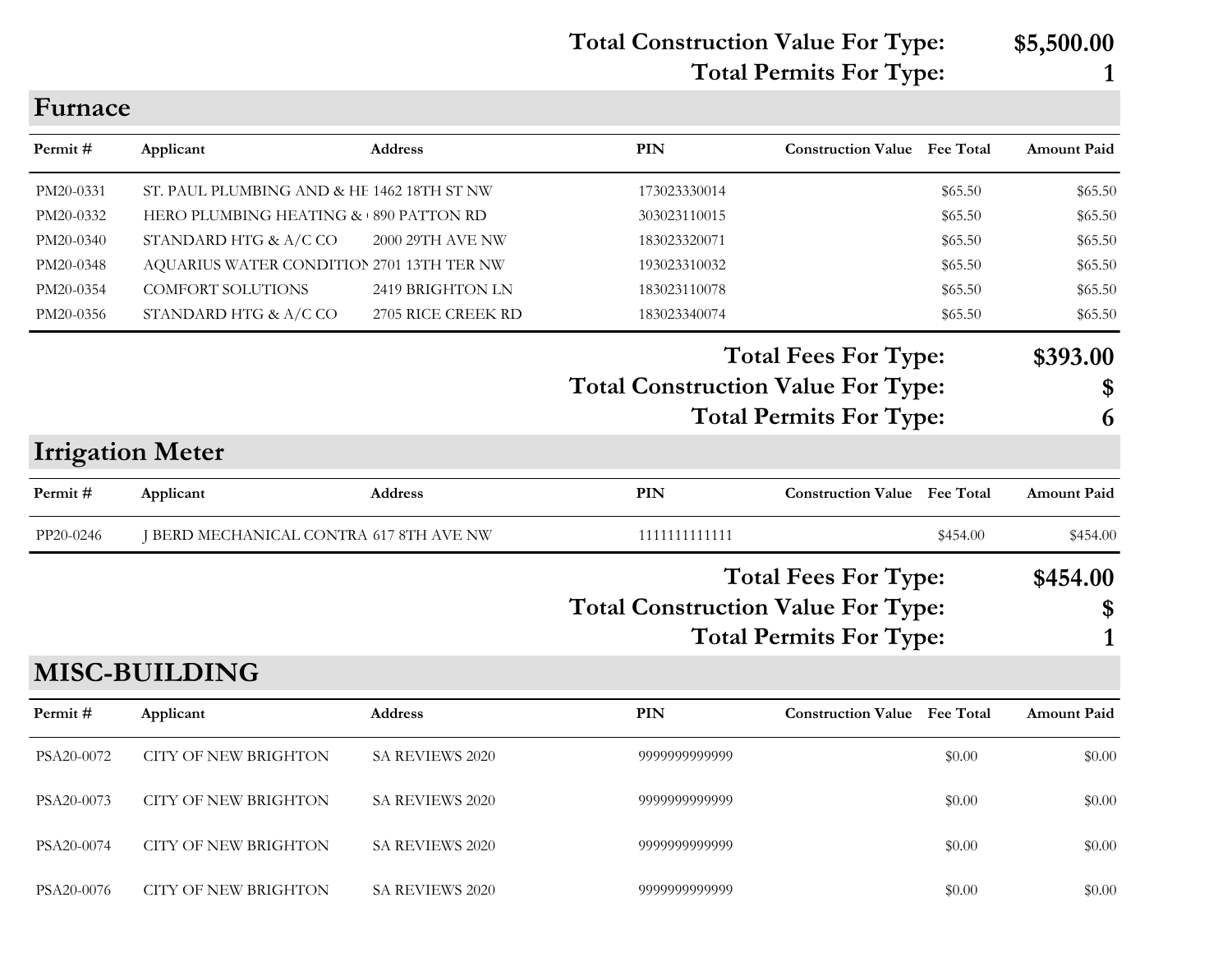| PSA20-0077 | CITY OF NEW BRIGHTON | <b>SA REVIEWS 2020</b> | 9999999999999 | \$0.00 | \$0.00 |
|------------|----------------------|------------------------|---------------|--------|--------|
| PSA20-0078 | CITY OF NEW BRIGHTON | SA REVIEWS 2020        | 9999999999999 | \$0.00 | \$0.00 |
| PSA20-0079 | CITY OF NEW BRIGHTON | <b>SA REVIEWS 2020</b> | 9999999999999 | \$0.00 | \$0.00 |
| PSA20-0080 | CITY OF NEW BRIGHTON | SA REVIEWS 2020        | 9999999999999 | \$0.00 | \$0.00 |
| PSA20-0081 | CITY OF NEW BRIGHTON | <b>SA REVIEWS 2020</b> | 9999999999999 | \$0.00 | \$0.00 |
|            |                      |                        |               |        |        |

**Total Construction Value For Type: \$ Total Fees For Type: \$0.00 Total Permits For Type: 9**

**Miscellaneous**

| Permit#   | Applicant                                  | <b>Address</b>      | PIN          | <b>Construction Value</b> Fee Total |          | <b>Amount Paid</b> |
|-----------|--------------------------------------------|---------------------|--------------|-------------------------------------|----------|--------------------|
| PP20-0240 | COMMERCIAL PLUMBING & HE 680 5TH ST NW     |                     | 293023130024 |                                     | \$559.50 | \$559.50           |
| PP20-0241 | A JOHNSON PLUMBING                         | 228 NEW BRIGHTON RD | 333023230002 |                                     | \$71.25  | \$71.25            |
| PP20-0242 | Cedar J Vandergon                          | 639 DEVINE DR       | 203023130032 |                                     | \$69.75  | \$69.75            |
| PP20-0262 | STEINKRAUS PLUMBING & HT(1121 BLACK OAK DR |                     | 193023340030 |                                     | \$117.75 | \$117.75           |
| PP20-0264 | LARSON PLUMBING AND HEA' 1864 CHATHAM TER  |                     | 303023440084 |                                     | \$69.88  | \$69.88            |

**Total Construction Value For Type: \$ Total Fees For Type: \$888.13**

**Total Permits For Type: 5**

#### **MISCELLANEOUS**

| Permit #  | Applicant                                      | <b>Address</b>     | PIN          | <b>Construction Value</b> Fee Total |          | <b>Amount Paid</b> |
|-----------|------------------------------------------------|--------------------|--------------|-------------------------------------|----------|--------------------|
| PM20-0270 | DAVID GERMUNDSON                               | 909 7TH AVE NW     | 203023430019 |                                     | \$113.00 | \$113.00           |
| PM20-0319 | TEAM VAIL INC.                                 | 2657 RICE CREEK RD | 183023340002 |                                     | \$466.50 | \$466.50           |
| PM20-0322 | ERICKSON PLBG, HTG & COOL 649 OLD HIGHWAY 8 NW |                    | 293023130060 |                                     | \$113.00 | \$113.00           |
| PM20-0323 | MIDLAND HEATING AND AIR (151 16TH AVE NW       |                    | 293023330069 |                                     | \$65.50  | \$65.50            |
| PM20-0327 | AIR MECHANICAL                                 | 360 WYNDHAM CIR E  | 303023310021 |                                     | \$160.50 | \$160.50           |
| PM20-0351 | HOMEWORKS PLUMBING HEA' 2032 WALNUT AVE        |                    | 183023320045 |                                     | \$65.50  | \$65.50            |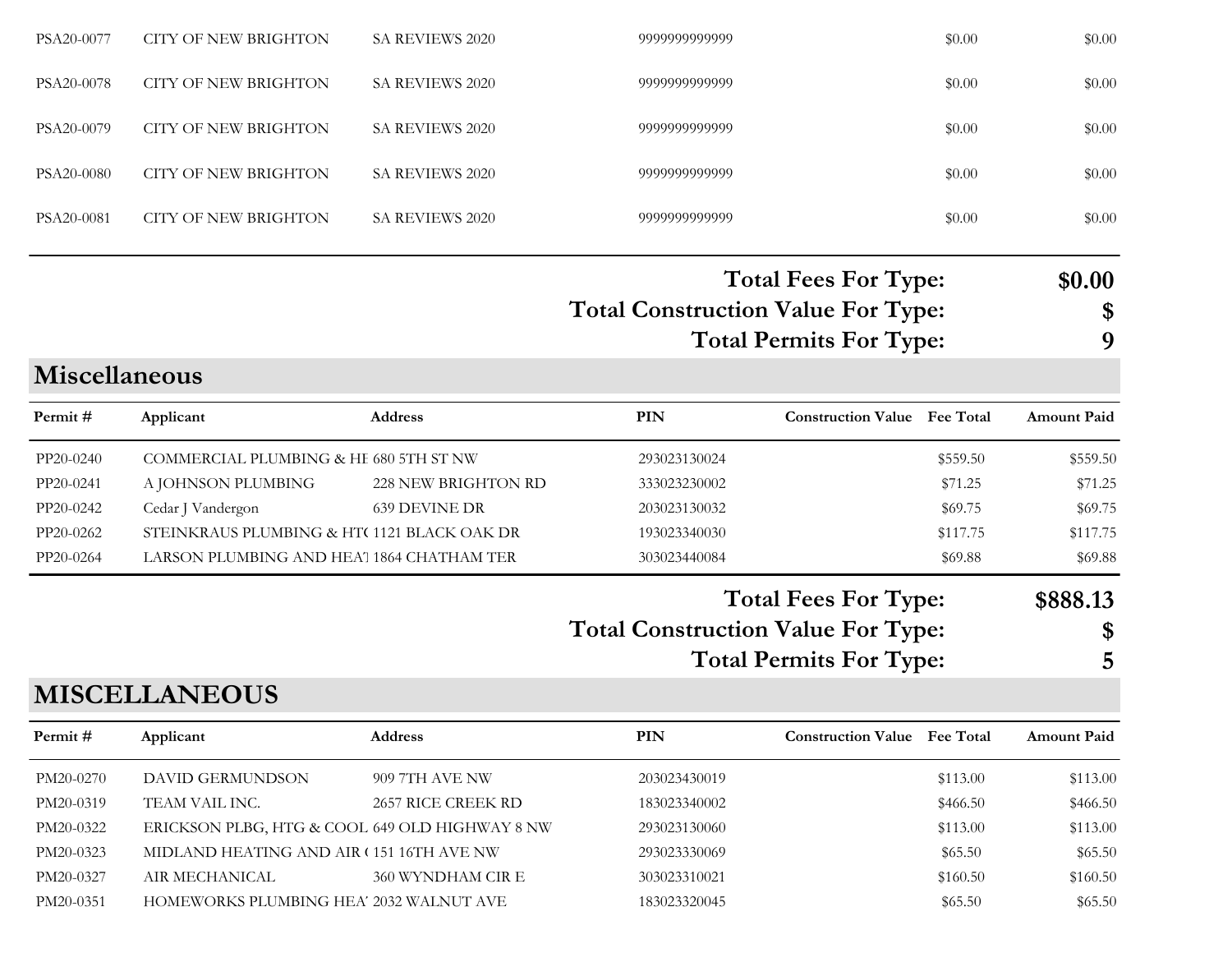#### **Total Construction Value For Type: \$ Total Fees For Type: \$1,097.00 Total Permits For Type: 7**

#### **New Construction**

| Permit #  | Applicant | <b>Address</b>                          | <b>PIN</b>   | <b>Fee Total</b><br><b>Construction Value</b> | <b>Amount Paid</b> |
|-----------|-----------|-----------------------------------------|--------------|-----------------------------------------------|--------------------|
| PM20-0341 |           | SABRE PLUMBING AND HEATI 644 VILLAGE DR | 293023130198 | \$150.50                                      | \$150.50           |
| PM20-0342 |           | SABRE PLUMBING AND HEATI 640 VILLAGE DR | 293023130199 | \$150.50                                      | \$150.50           |
| PM20-0343 |           | SABRE PLUMBING AND HEATI 636 VILLAGE DR | 293023130200 | \$150.50                                      | \$150.50           |
| PM20-0344 |           | SABRE PLUMBING AND HEATI 632 VILLAGE DR | 293023130201 | \$150.50                                      | \$150.50           |
| PM20-0345 |           | SABRE PLUMBING AND HEATH 628 VILLAGE DR | 293023130202 | \$150.50                                      | \$150.50           |
| PM20-0346 |           | SABRE PLUMBING AND HEATI 624 VILLAGE DR | 293023130203 | \$150.50                                      | \$150.50           |
| PP20-0253 |           | SABRE PLUMBING AND HEATI 644 VILLAGE DR | 293023130198 | \$183.16                                      | \$183.16           |
| PP20-0254 |           | SABRE PLUMBING AND HEATI 640 VILLAGE DR | 293023130199 | \$175.37                                      | \$175.37           |
| PP20-0255 |           | SABRE PLUMBING AND HEATI 636 VILLAGE DR | 293023130200 | \$168.05                                      | \$168.05           |
| PP20-0256 |           | SABRE PLUMBING AND HEATI 632 VILLAGE DR | 293023130201 | \$187.33                                      | \$187.33           |
| PP20-0257 |           | SABRE PLUMBING AND HEATI 628 VILLAGE DR | 293023130202 | \$180.61                                      | \$180.61           |
| PP20-0258 |           | SABRE PLUMBING AND HEATI 624 VILLAGE DR | 293023130203 | \$180.61                                      | \$180.61           |
|           |           |                                         | --           |                                               |                    |

#### **Total Fees For Type: \$1,978.13**

**Total Construction Value For Type: \$**

**Total Permits For Type: 12**

#### **NEW RESIDENTIAL CONSTRUCTION**

| Permit#    | Applicant                                                         | <b>Address</b> | PIN          | <b>Construction Value</b> | <b>Fee Total</b> | <b>Amount Paid</b> |
|------------|-------------------------------------------------------------------|----------------|--------------|---------------------------|------------------|--------------------|
| PBR20-0184 | PULTE HOMES OF MINNESOTA 644 VILLAGE DR<br>Building Valuation Fee |                | 293023130198 | \$182,000.00              | \$5,793.88       | \$5,793.88         |
| PBR20-0185 | PULTE HOMES OF MINNESOTA 624 VILLAGE DR<br>Building Valuation Fee |                | 293023130203 | \$182,000.00              | \$5,793.88       | \$5,793.88         |
| PBR20-0186 | PULTE HOMES OF MINNESOTA 636 VILLAGE DR<br>Building Valuation Fee |                | 293023130200 | \$182,000.00              | \$5,793.88       | \$5,793.88         |
| PBR20-0187 | PULTE HOMES OF MINNESOTA 628 VILLAGE DR<br>Building Valuation Fee |                | 293023130202 | \$182,000.00              | \$5,793.88       | \$5,793.88         |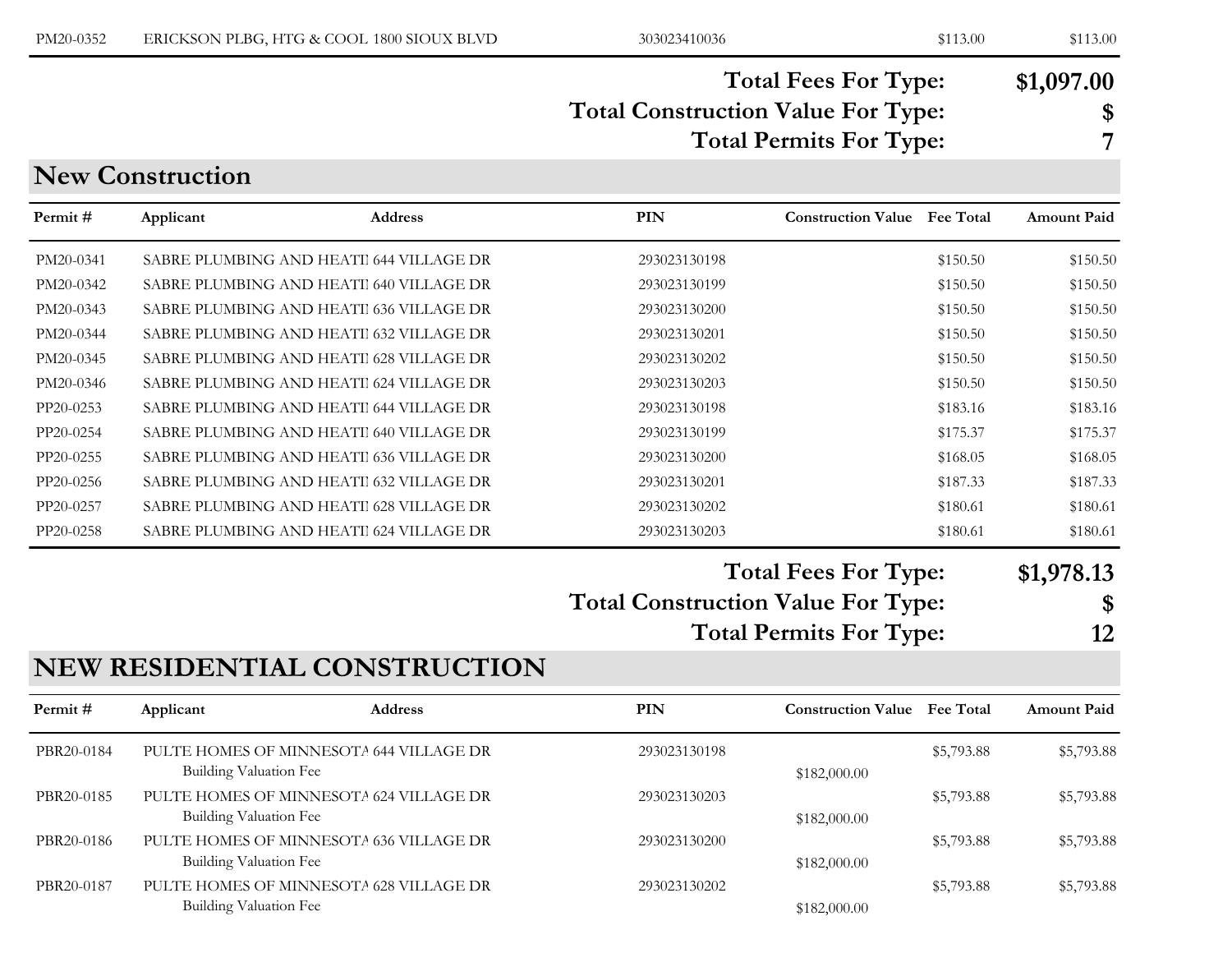| PBR20-0188     | PULTE HOMES OF MINNESOTA 632 VILLAGE DR<br><b>Building Valuation Fee</b>      |                  | 293023130201                              | \$182,000.00                                                  | \$5,793.88       | \$5,793.88                         |
|----------------|-------------------------------------------------------------------------------|------------------|-------------------------------------------|---------------------------------------------------------------|------------------|------------------------------------|
| PBR20-0189     | PULTE HOMES OF MINNESOTA 640 VILLAGE DR<br>Building Valuation Fee             |                  | 293023130199                              | \$182,000.00                                                  | \$5,793.88       | \$5,793.88                         |
|                |                                                                               |                  | <b>Total Construction Value For Type:</b> | <b>Total Fees For Type:</b><br><b>Total Permits For Type:</b> |                  | \$34,763.28<br>\$1,092,000.00<br>6 |
| <b>REMODEL</b> |                                                                               |                  |                                           |                                                               |                  |                                    |
| Permit#        | Applicant                                                                     | <b>Address</b>   | <b>PIN</b>                                | <b>Construction Value</b> Fee Total                           |                  | <b>Amount Paid</b>                 |
| PBR20-0202     | LANGERMAN EXTERIORS INC 371 OLD HIGHWAY 8 SW<br><b>Building Valuation Fee</b> |                  | 323023130004                              | \$60,000.00                                                   | \$1,514.68       | \$1,514.68                         |
| PBR20-0206     | PRATT ORDWAY LLC<br>Building Valuation Fee                                    | 2483 15TH ST NW  | 193023130164                              | \$10,700.00                                                   | \$425.94         | \$425.94                           |
| PBR20-0211     | ROBERT LINDEN CONSTRUCTI 1751 18TH AVE NW<br><b>Building Valuation Fee</b>    |                  | 193023110030                              | \$1,500.00                                                    | \$121.25         | \$121.25                           |
|                |                                                                               |                  |                                           | <b>Total Fees For Type:</b>                                   |                  | \$2,061.87                         |
|                |                                                                               |                  | <b>Total Construction Value For Type:</b> | <b>Total Permits For Type:</b>                                |                  | \$72,200.00<br>3                   |
|                | <b>REMODEL - BASEMENT</b>                                                     |                  |                                           |                                                               |                  |                                    |
| Permit#        | Applicant                                                                     | <b>Address</b>   | <b>PIN</b>                                | <b>Construction Value</b>                                     | <b>Fee Total</b> | <b>Amount Paid</b>                 |
| PBR20-0183     | WILLIAM SCHWARTZ<br><b>Building Valuation Fee</b>                             | 575 10TH AVE NW  | 293023240119                              | \$25,000.00                                                   | \$782.50         | \$782.50                           |
| PBR20-0203     | <b>JONATHAN J ANDERSON</b><br><b>Building Valuation Fee</b>                   | 1579 12TH TER NW | 193023410007                              | \$500.00                                                      | \$48.25          | \$48.25                            |
|                |                                                                               |                  |                                           | <b>Total Fees For Type:</b>                                   |                  | \$830.75                           |
|                |                                                                               |                  | <b>Total Construction Value For Type:</b> |                                                               |                  | \$25,500.00                        |
|                |                                                                               |                  |                                           | <b>Total Permits For Type:</b>                                |                  | 2                                  |
|                | Remodel/Addition                                                              |                  |                                           |                                                               |                  |                                    |
| Permit#        | Applicant                                                                     | <b>Address</b>   | PIN                                       | <b>Construction Value Fee Total</b>                           |                  | <b>Amount Paid</b>                 |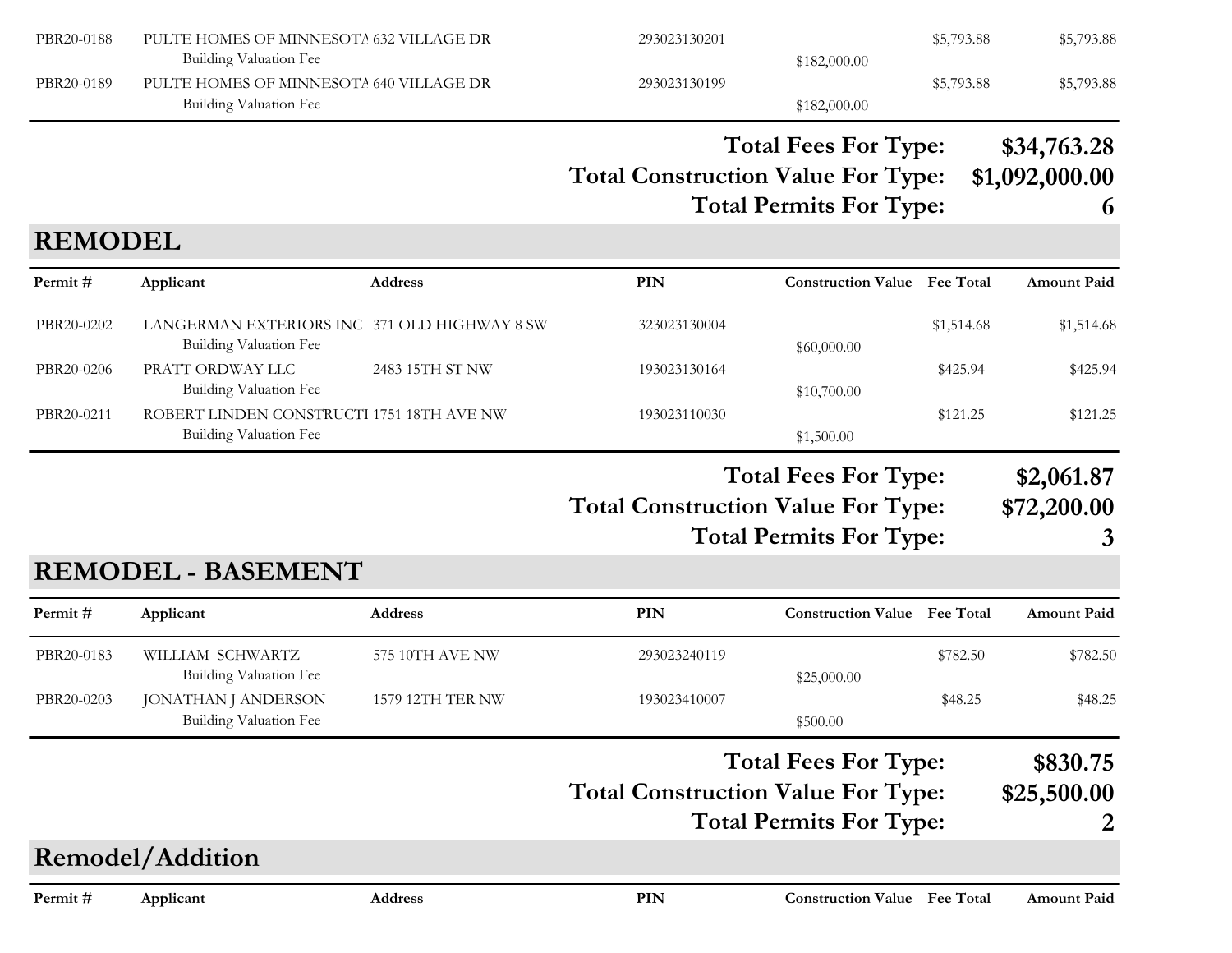|--|

#### **Total Construction Value For Type: \$ Total Fees For Type: \$155.91**

#### **Total Permits For Type: 2**

#### **RESIDENTIAL**

| Permit#   | Applicant                                      | <b>Address</b>          | <b>PIN</b>   | <b>Construction Value Fee Total</b> |          | Amount Paid |
|-----------|------------------------------------------------|-------------------------|--------------|-------------------------------------|----------|-------------|
| PE20-0281 | ELECTRICAL LIGHTING SOLUT 620 RIVIERA DR       |                         | 323023330103 |                                     | \$153.00 | \$153.00    |
| PE20-0306 | NORDEAST ELECTRIC INC                          | 446 OLD HIGHWAY 8 SW    | 323023310017 |                                     | \$63.00  | \$63.00     |
| PE20-0307 | EARLYBIRD ELECTRIC                             | 333 3RD AVE SE          | 333023230019 |                                     | \$63.00  | \$63.00     |
| PE20-0356 | HUNT ELECTRIC CORPORATIO 2541 14TH AVE NW      |                         | 173023220010 |                                     | \$63.00  | \$63.00     |
| PE20-0357 | HUNT ELECTRIC CORPORATIO 480 CENTRAL PARK BLVD |                         | 203023410075 |                                     | \$63.00  | \$63.00     |
| PE20-0360 | SUBURBAN ELECTRIC                              | 110 WINDSOR CT          | 313023120065 |                                     | \$58.00  | \$58.00     |
| PE20-0361 | HUNT ELECTRIC CORPORATIO 3053 BROOKSHIRE LN    |                         | 193023320035 |                                     | \$63.00  | \$63.00     |
| PE20-0362 | HUNT ELECTRIC CORPORATIO 2211 DAISY CT         |                         | 183023140109 |                                     | \$63.00  | \$63.00     |
| PE20-0364 | NEXUS ELECTRIC LLC                             | 2250 GREENVIEW DR       | 183023430029 |                                     | \$178.00 | \$178.00    |
| PE20-0365 | NORDEAST ELECTRIC INC                          | <b>1184 12TH AVE NW</b> | 203023330028 |                                     | \$164.00 | \$164.00    |
| PE20-0368 | <b>EMPIRE SOLAR GROUP</b>                      | 563 17TH AVE NW         | 303023140081 |                                     | \$168.00 | \$168.00    |
| PE20-0369 | <b>SPARK ELECTRIC</b>                          | <b>209 17TH AVE NW</b>  | 303023440022 |                                     | \$68.00  | \$68.00     |
| PE20-0370 | DEANS PROFESSIONAL PLUMB 1588 19TH AVE NW      |                         | 193023140048 |                                     | \$348.00 | \$348.00    |
| PE20-0372 | Cedar J Vandergon                              | <b>639 DEVINE DR</b>    | 203023130032 |                                     | \$128.00 | \$128.00    |
| PE20-0373 | <b>SPARK ELECTRIC</b>                          | 1489 23RD AVE NW #1     | 193023130247 |                                     | \$68.00  | \$68.00     |
| PE20-0376 | DAGGETT ELECTRIC                               | 2403 INCA LN            | 303023420042 |                                     | \$128.00 | \$128.00    |
| PE20-0378 | CARLSON & SONS, LLC                            | 1776 20TH AVE NW        | 193023120002 |                                     | \$68.00  | \$68.00     |
| PE20-0380 | Sierra Electric Inc.                           | 228 NEW BRIGHTON RD     | 333023230002 |                                     | \$128.00 | \$128.00    |
| PE20-0381 | JZ ELECTRIC INC                                | 1921 MOUNDS AVE         | 183023410035 |                                     | \$68.00  | \$68.00     |
| PE20-0382 | AFFORDABLE ELECTRIC                            | 1488 LONG LAKE RD       | 193023140121 |                                     | \$68.00  | \$68.00     |
| PE20-0383 | <b>JONATHAN J ANDERSON</b>                     | 1579 12TH TER NW        | 193023410007 |                                     | \$128.00 | \$128.00    |
| PE20-0384 | SUBURBAN ELECTRIC                              | 690 20TH AVE NW         | 303023140046 |                                     | \$128.00 | \$128.00    |
| PE20-0385 | POWERHOUSE ELECTRIC                            | 1462 18TH ST NW         | 173023330014 |                                     | \$58.00  | \$58.00     |
| PE20-0386 | <b>GV HEATING AND AIR</b>                      | 714 TORCHWOOD DR        | 303023220018 |                                     | \$68.00  | \$68.00     |
| PE20-0388 | B & K ELECTRIC OF THE TWIN 1751 18TH AVE NW    |                         | 193023110030 |                                     | \$178.00 | \$178.00    |
| PE20-0390 | THE ELECTRICAL CONNECTIO 360 WYNDHAM CIR E     |                         | 303023310021 |                                     | \$128.00 | \$128.00    |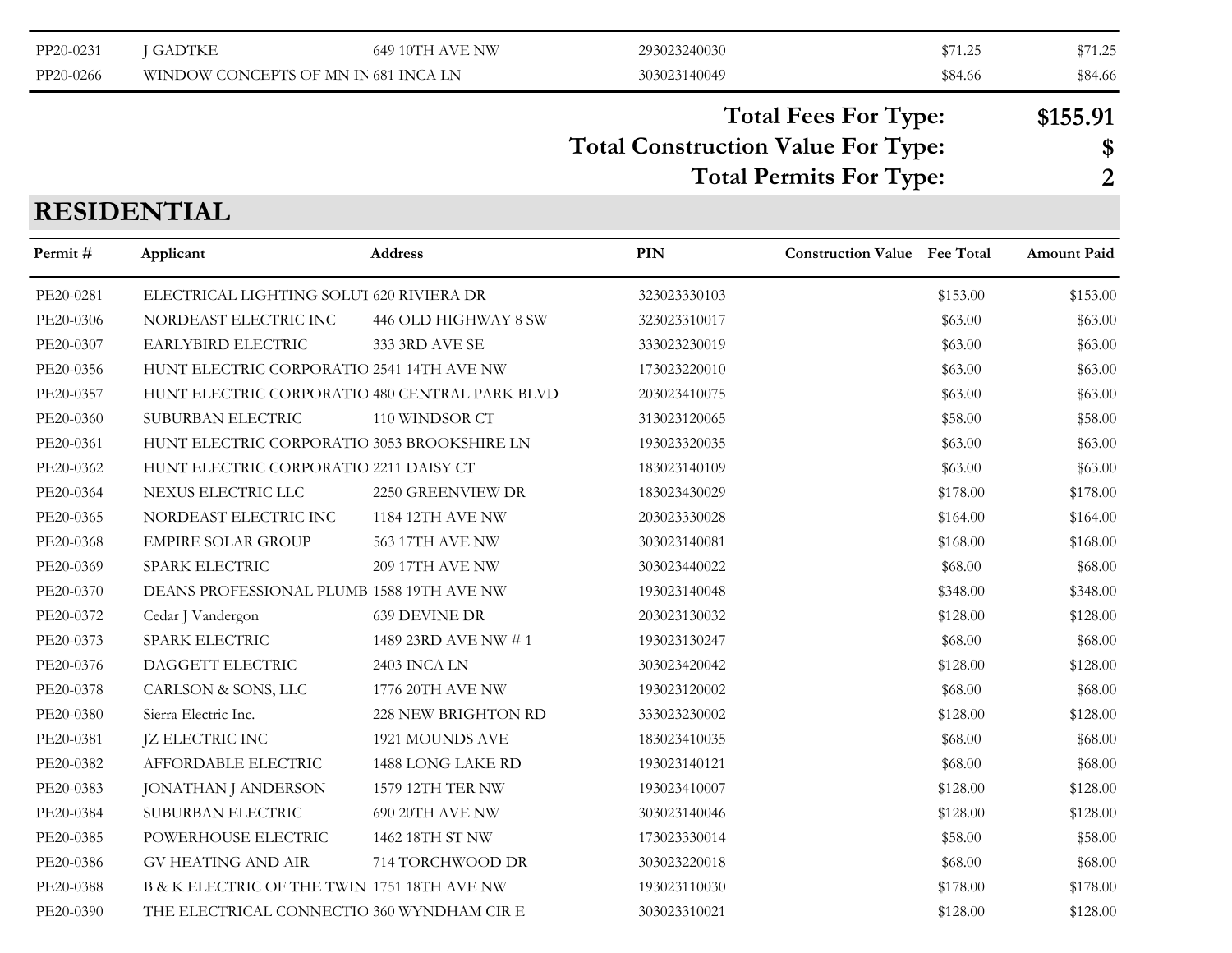|                        |                                                                       |                     |                              | <b>Total Fees For Type:</b>               | \$81,389.17          |
|------------------------|-----------------------------------------------------------------------|---------------------|------------------------------|-------------------------------------------|----------------------|
|                        |                                                                       |                     |                              |                                           |                      |
| PBR20-0079             | EAGLE BUILDING COMPANY L 700 7TH ST NW                                |                     | 1111111111111                | \$81,389.17                               | \$81,389.17          |
| Permit#                | Applicant                                                             | <b>Address</b>      | PIN                          | <b>Construction Value</b> Fee Total       | <b>Amount Paid</b>   |
| <b>REVIEWS</b>         |                                                                       |                     |                              |                                           |                      |
|                        |                                                                       |                     |                              | <b>Total Permits For Type:</b>            | 1                    |
|                        |                                                                       |                     |                              | <b>Total Construction Value For Type:</b> | \$                   |
|                        |                                                                       |                     |                              | <b>Total Fees For Type:</b>               | \$63.00              |
| PE19-0479              | SPARK ELECTRIC                                                        | 1174 PIKE LAKE CIR  | 203023330014                 | \$63.00                                   | \$63.00              |
| Permit#                | Applicant                                                             | <b>Address</b>      | PIN                          | <b>Construction Value</b> Fee Total       | <b>Amount Paid</b>   |
|                        | <b>RESIDENTIAL SERVICE</b>                                            |                     |                              |                                           |                      |
|                        |                                                                       |                     |                              | <b>Total Permits For Type:</b>            | 41                   |
|                        |                                                                       |                     |                              | <b>Total Construction Value For Type:</b> | \$                   |
|                        |                                                                       |                     |                              | <b>Total Fees For Type:</b>               | \$4,573.60           |
| PF20-0056              | FIRE SUPPRESSION SERVICES I 733 MIDTOWN LN                            |                     | 293023120173                 | \$146.20                                  | \$146.20             |
| PF20-0055              | FIRE SUPPRESSION SERVICES L 739 MIDTOWN LN                            |                     | 293023120172                 | \$146.20                                  | \$146.20             |
| PF20-0054              | FIRE SUPPRESSION SERVICES I 745 MIDTOWN LN                            |                     | 293023120171                 | \$146.20                                  | \$146.20             |
| PE20-0407              | ADVANCED ELECTRIC INC                                                 | 1121 BLACK OAK DR   | 193023340030                 | \$128.00                                  | \$128.00             |
| PE20-0404              | MAXWELL ELECTRIC COMPAN 2168 HERITAGE LN                              |                     | 303023440061                 | \$128.00                                  | \$128.00             |
| PE20-0403              | BASSING ELECTRIC INC                                                  | 1590 LONG LAKE RD   | 193023140001                 | \$128.00                                  | \$128.00             |
| PE20-0402              | NB ELECTRIC INC                                                       | 268 16TH AVE SW     | 313023140019                 | \$128.00                                  | \$128.00             |
| PE20-0401              | NU Electric                                                           | 1747 ROCKSTONE LN   | 203023330002<br>173023230026 | \$108.00<br>\$128.00                      | \$108.00<br>\$128.00 |
| PE20-0399<br>PE20-0400 | ST JOSEPH ELECTRIC INC<br>TOTAL SOLAR SOLUTIONS LLC 1176 LONG LAKE RD | 2599 MISSISSIPPI ST | 183023310004                 | \$68.00                                   | \$68.00              |
| PE20-0398              | ECO ELECTRIC INC                                                      | 1684 PENINSULA DR   | 203023220033                 | \$128.00                                  | \$128.00             |
| PE20-0397              | PRO ELECTRIC LLC                                                      | 1783 18TH AVE NW    | 193023110032                 | \$128.00                                  | \$128.00             |
| PE20-0396              | STAFFORD HOME SERVICES IN 2365 HAMILTON CT                            |                     | 183023430018                 | \$68.00                                   | \$68.00              |
| PE20-0394              | NORDEAST ELECTRIC INC                                                 | 348 1ST AVE SE      | 333023230105                 | \$68.00                                   | \$68.00              |
| PE20-0391              | RAY OF LIGHT ELECTRIC                                                 | 2813 12TH ST NW     | 193023310115                 | \$68.00                                   | \$68.00              |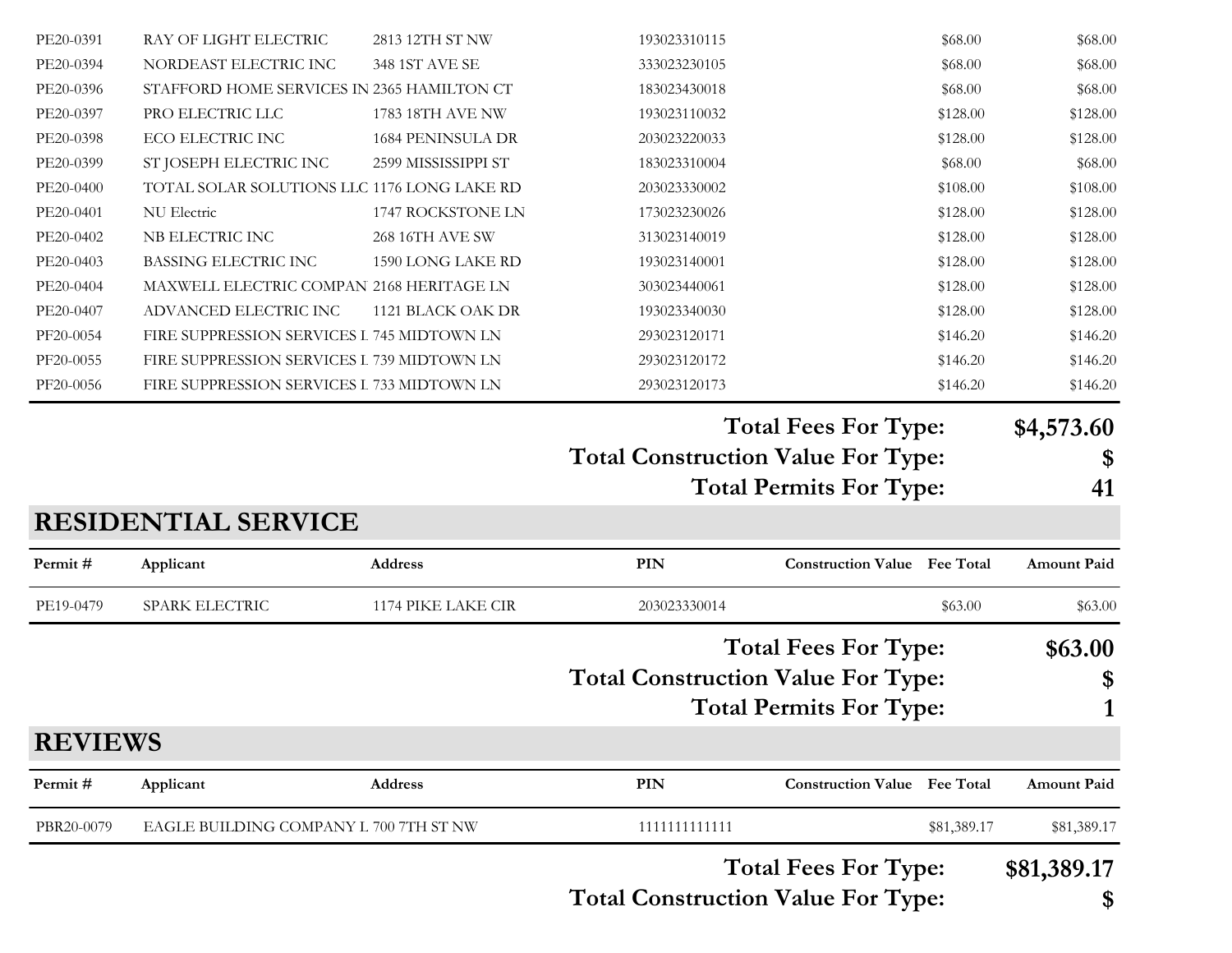### **Total Permits For Type: 1**

#### **Roofing**

| Permit#        | Applicant                                                                 | <b>Address</b>      | <b>PIN</b>                                | <b>Construction Value</b> Fee Total |          | <b>Amount Paid</b> |
|----------------|---------------------------------------------------------------------------|---------------------|-------------------------------------------|-------------------------------------|----------|--------------------|
| PB20-0358      | MICHAEL CRUSAN<br><b>Building Valuation Fee</b>                           | 478 12TH AVE NW     | 293023320002                              | \$3,000.00                          | \$124.50 | \$124.50           |
| PB20-0364      | <b>1ST TEAM EXTERIORS</b><br><b>Building Valuation Fee</b>                | 2391 17TH ST NW     | 193023120049                              | \$8,000.00                          | \$217.00 | \$217.00           |
| PB20-0365      | ALEXANDER EXTERIORS<br><b>Building Valuation Fee</b>                      | 521 9TH AVE NW      | 293023240129                              | \$10,000.00                         | \$254.00 | \$254.00           |
| PB20-0367      | THE METAL ROOF COMPANY<br><b>Building Valuation Fee</b>                   | 511 BENZ RD         | 323023320102                              | \$15,452.00                         | \$364.73 | \$364.73           |
| PB20-0368      | <b>GEARY S JOHNSON</b><br><b>Building Valuation Fee</b>                   | 672 13TH AVE NW     | 293023230013                              | \$2,300.00                          | \$124.15 | \$124.15           |
| PB20-0369      | PROMINENT CONSTRUCTION 1 2467 MOUNDS AVE<br><b>Building Valuation Fee</b> |                     | 183023420058                              | \$13,487.09                         | \$327.74 | \$327.74           |
| PB20-0371      | NORTHERN SKY LIGHTS CONS 561 5TH AVE NW<br><b>Building Valuation Fee</b>  |                     | 293023140129                              | \$5,000.00                          | \$161.50 | \$161.50           |
| PB20-0375      | ROOSTER EXTERIORS<br><b>Building Valuation Fee</b>                        | 2251 HERITAGE LN    | 303023430040                              | \$12,000.00                         | \$291.00 | \$291.00           |
| PB20-0389      | M & R CONSTRUCTION LLC<br><b>Building Valuation Fee</b>                   | 1424 25TH ST NW     | 173023220022                              | \$15,000.00                         | \$346.50 | \$346.50           |
| PBR20-0191     | <b>ALLWEATHER ROOF</b><br><b>Building Valuation Fee</b>                   | 1451 1ST AVE NW     | 213023230005                              | \$35,000.00                         | \$647.50 | \$647.50           |
| PBR20-0205     | RAYCO CONSTRUCTION INC<br><b>Building Valuation Fee</b>                   | 900 COUNTY ROAD D W | 323023340019                              | \$22,198.00                         | \$494.10 | \$494.10           |
|                |                                                                           |                     |                                           | <b>Total Fees For Type:</b>         |          | \$3,352.72         |
|                |                                                                           |                     | <b>Total Construction Value For Type:</b> |                                     |          | \$141,437.09       |
|                |                                                                           |                     |                                           | <b>Total Permits For Type:</b>      |          | 11                 |
| Roofing/Siding |                                                                           |                     |                                           |                                     |          |                    |
| Permit#        | Applicant                                                                 | <b>Address</b>      | PIN                                       | <b>Construction Value</b> Fee Total |          | Amount Paid        |
| PB20-0390      | PATRICK MILLER CONSTRUCTI 129 WINDSOR CT<br><b>Building Valuation Fee</b> |                     | 313023120108                              | \$12,335.00                         | \$309.17 | \$309.17           |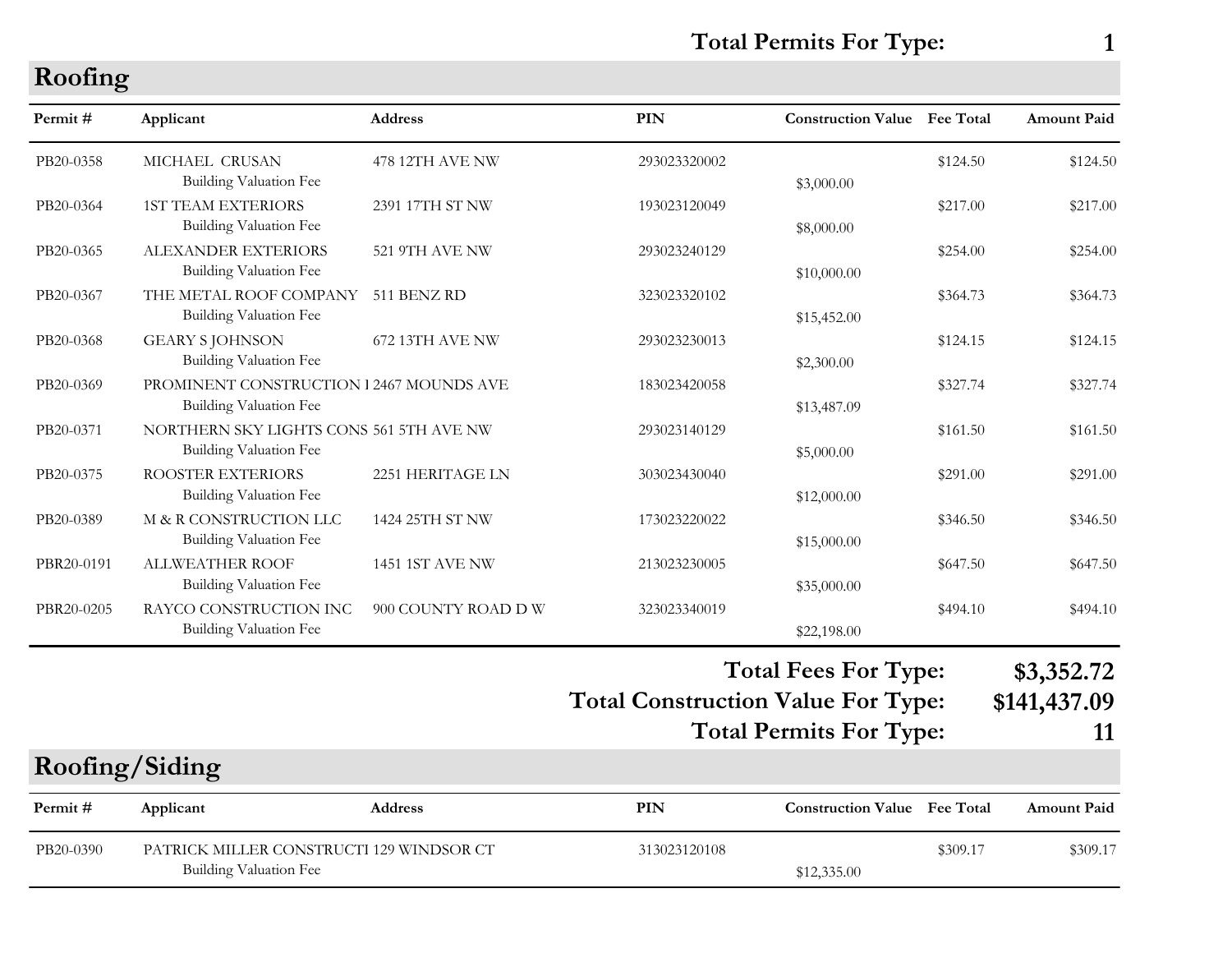# **Total Fees For Type: \$309.17**

#### **Total Construction Value For Type: \$12,335.00 Total Permits For Type: 1**

#### **Sewer & Water**

| Permit #   | Applicant              | <b>Address</b>        | <b>PIN</b>   | <b>Construction Value</b> Fee Total | <b>Amount Paid</b> |
|------------|------------------------|-----------------------|--------------|-------------------------------------|--------------------|
| PSW20-0037 | JOES SEWER SERVICE INC | 1470 OLD HWY 8 NW     | 203023140052 | \$93.00                             | \$93.00            |
| PSW20-0038 | <b>GROUND TECH</b>     | 636 VILLAGE DR        | 293023130200 | \$17.00                             | \$17.00            |
| PSW20-0039 | <b>GROUND TECH</b>     | 644 VILLAGE DR        | 293023130198 | \$17.00                             | \$17.00            |
| PSW20-0040 | <b>GROUND TECH</b>     | 628 VILLAGE DR        | 293023130202 | \$17.00                             | \$17.00            |
| PSW20-0041 | <b>GROUND TECH</b>     | 640 VILLAGE DR        | 293023130199 | \$17.00                             | \$17.00            |
| PSW20-0042 | <b>GROUND TECH</b>     | 632 VILLAGE DR        | 293023130201 | \$17.00                             | \$17.00            |
| PSW20-0043 | E J MAYERS INC         | 641 OLD HIGHWAY 8 SW  | 323023430014 | \$7,658.00                          | \$7,658.00         |
| PSW20-0044 | JOES SEWER SERVICE INC | <b>545 2ND AVE NW</b> | 293023140120 | \$93.00                             | \$93.00            |

**Total Construction Value For Type: \$ Total Fees For Type: \$7,929.00 Total Permits For Type: 8**

**Siding**

| Permit#   | Applicant                                                                    | <b>Address</b>        | PIN          | <b>Construction Value</b> | <b>Fee Total</b> | <b>Amount Paid</b> |
|-----------|------------------------------------------------------------------------------|-----------------------|--------------|---------------------------|------------------|--------------------|
| PB20-0356 | <b>CUSTOM REMODELERS INC</b><br>Building Valuation Fee                       | 3234 INNSBRUCK DR     | 193023320002 | \$21,889.00               | \$475.94         | \$475.94           |
| PB20-0363 | TWIN CITIES SIDING PROFESSI 533 YANKTON COLLEGE LN<br>Building Valuation Fee |                       | 303023230027 | \$21,300.00               | \$475.65         | \$475.65           |
| PB20-0370 | GLEASON CONSTRUCTION LLC 1514 21ST AVE NW<br>Building Valuation Fee          |                       | 193023130026 | \$30,000.00               | \$582.50         | \$582.50           |
| PB20-0374 | DIEGO R ESPINOZA ORTIZ<br>Building Valuation Fee                             | 507 23RD AVE NW       | 303023130046 | \$6,000.00                | \$180.00         | \$180.00           |
| PB20-0379 | <b>BAINVILLE EXTERIORS INC</b><br>Building Valuation Fee                     | 885 22ND AVE NW       | 303023120003 | \$13,000.00               | \$309.50         | \$309.50           |
| PB20-0384 | <b>TACHENY EXTERIORS</b><br>Building Valuation Fee                           | 2429 GREGORY DR       | 183023120053 | \$14,484.00               | \$346.24         | \$346.24           |
| PB20-0386 | <b>SELECT EXTERIORS LLC</b><br>Building Valuation Fee                        | <b>384 3RD AVE SE</b> | 333023230134 | \$4,000.00                | \$143.00         | \$143.00           |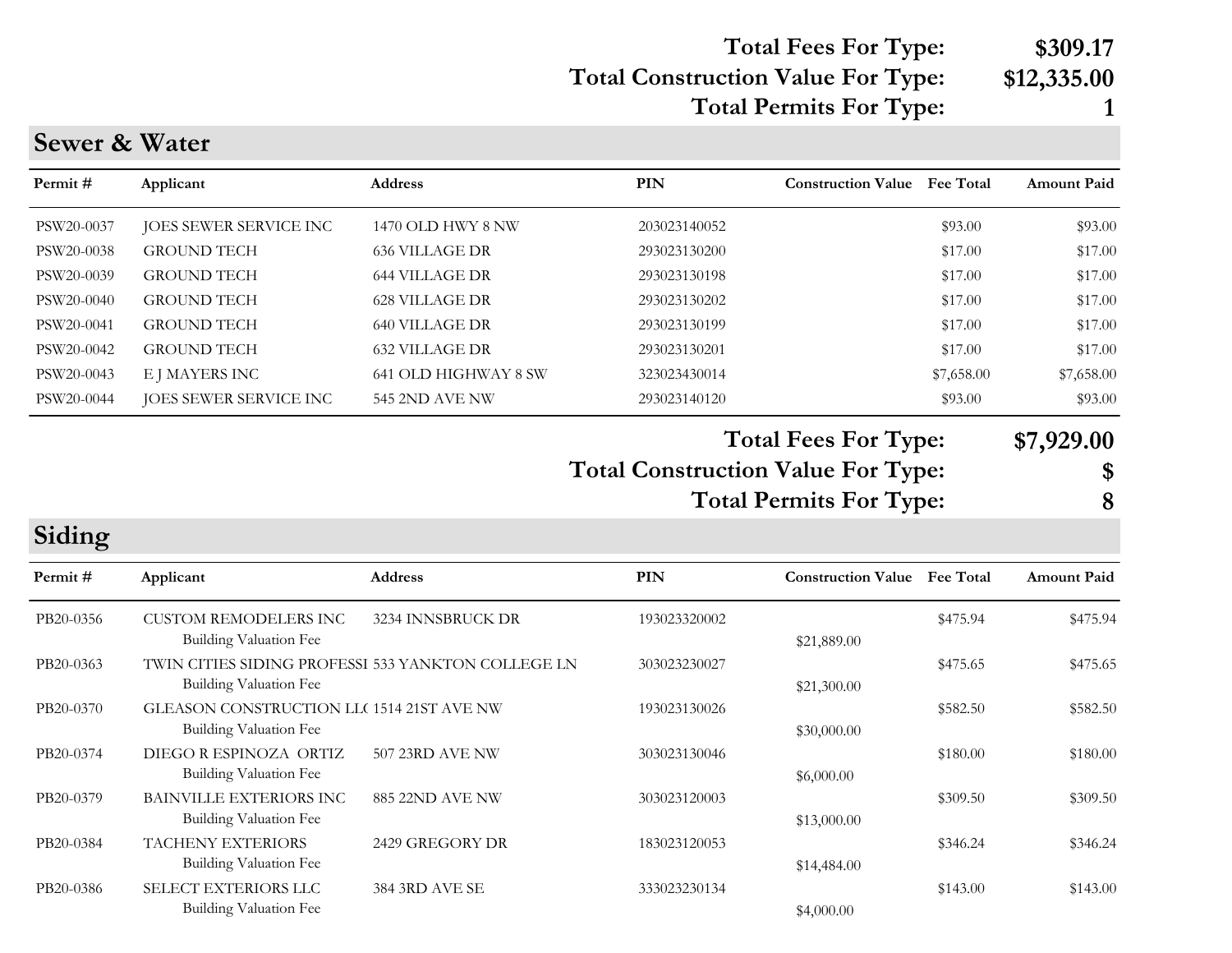#### **Total Construction Value For Type: \$110,673.00 Total Fees For Type: \$2,512.83 Total Permits For Type: 7**

#### **SIGN PERMANENT**

| Permit#             | Applicant                 | <b>Address</b>         | PIN                                       | <b>Construction Value</b> Fee Total |                  | <b>Amount Paid</b> |
|---------------------|---------------------------|------------------------|-------------------------------------------|-------------------------------------|------------------|--------------------|
| PS20-0020           | SIGNATION SIGN GROUP      | 580 5TH AVE NW         | 293023130058                              |                                     | \$150.00         | \$150.00           |
|                     |                           |                        |                                           | <b>Total Fees For Type:</b>         |                  | \$150.00           |
|                     |                           |                        | <b>Total Construction Value For Type:</b> |                                     |                  | \$                 |
|                     |                           |                        |                                           | <b>Total Permits For Type:</b>      |                  |                    |
|                     | <b>SOLAR PANELS</b>       |                        |                                           |                                     |                  |                    |
| Permit#             | Applicant                 | <b>Address</b>         | PIN                                       | <b>Construction Value</b>           | <b>Fee Total</b> | <b>Amount Paid</b> |
| PBR20-0179          | WOLF RIVER ELECTRIC       | 1369 LONG LAKE RD      | 203023230066                              |                                     | \$118.00         | \$118.00           |
| PBR20-0190          | ALL ENERGY SOLAR          | 2274 PLEASANT VIEW DR  | 183023230029                              |                                     | \$118.00         | \$118.00           |
| PBR20-0196          | <b>EMPIRE SOLAR GROUP</b> | <b>563 17TH AVE NW</b> | 303023140081                              |                                     | \$118.00         | \$118.00           |
|                     |                           |                        |                                           | <b>Total Fees For Type:</b>         |                  | \$354.00           |
|                     |                           |                        | <b>Total Construction Value For Type:</b> |                                     |                  | \$                 |
|                     |                           |                        |                                           | <b>Total Permits For Type:</b>      |                  | 3                  |
| <b>Water Heater</b> |                           |                        |                                           |                                     |                  |                    |
| Permit#             | Applicant                 | <b>Address</b>         | PIN                                       | <b>Construction Value</b> Fee Total |                  | <b>Amount Paid</b> |

| $1$ change $\pi$ | Typhcant                                     | 71441655                | <b>LIIV</b>  | Construction value that Total |         | THINGHIL I AIU |
|------------------|----------------------------------------------|-------------------------|--------------|-------------------------------|---------|----------------|
| PP20-0237        | WATER HEATERS NOW INC                        | 3059 16TH ST NW         | 193023230009 |                               | \$70.50 | \$70.50        |
| PP20-0238        | CHAMPION PLUMBING                            | 1141 BLACK OAK DR       | 193023310157 |                               | \$70.50 | \$70.50        |
| PP20-0239        | KRINKIE HEATING & AIR                        | 2268 17TH ST NW         | 193023120013 |                               | \$70.50 | \$70.50        |
| PP20-0243        | URBAN PINE PLUMBING & ME(1609 23RD AVE NW    |                         | 193023120044 |                               | \$70.50 | \$70.50        |
| PP20-0245        | DEANS PROFESSIONAL PLUMB 2882 RICE CREEK TER |                         | 183023240008 |                               | \$70.50 | \$70.50        |
| PP20-0248        | CHAMPION PLUMBING                            | 1120 27TH AVE NW        | 193023340035 |                               | \$70.50 | \$70.50        |
| PP20-0249        | <b>CHAMPION PLUMBING</b>                     | 2251 HERITAGE LN        | 303023430040 |                               | \$70.50 | \$70.50        |
| PP20-0250        | WATER HEATERS NOW INC                        | <b>1484 18TH AVE NW</b> | 193023140080 |                               | \$70.50 | \$70.50        |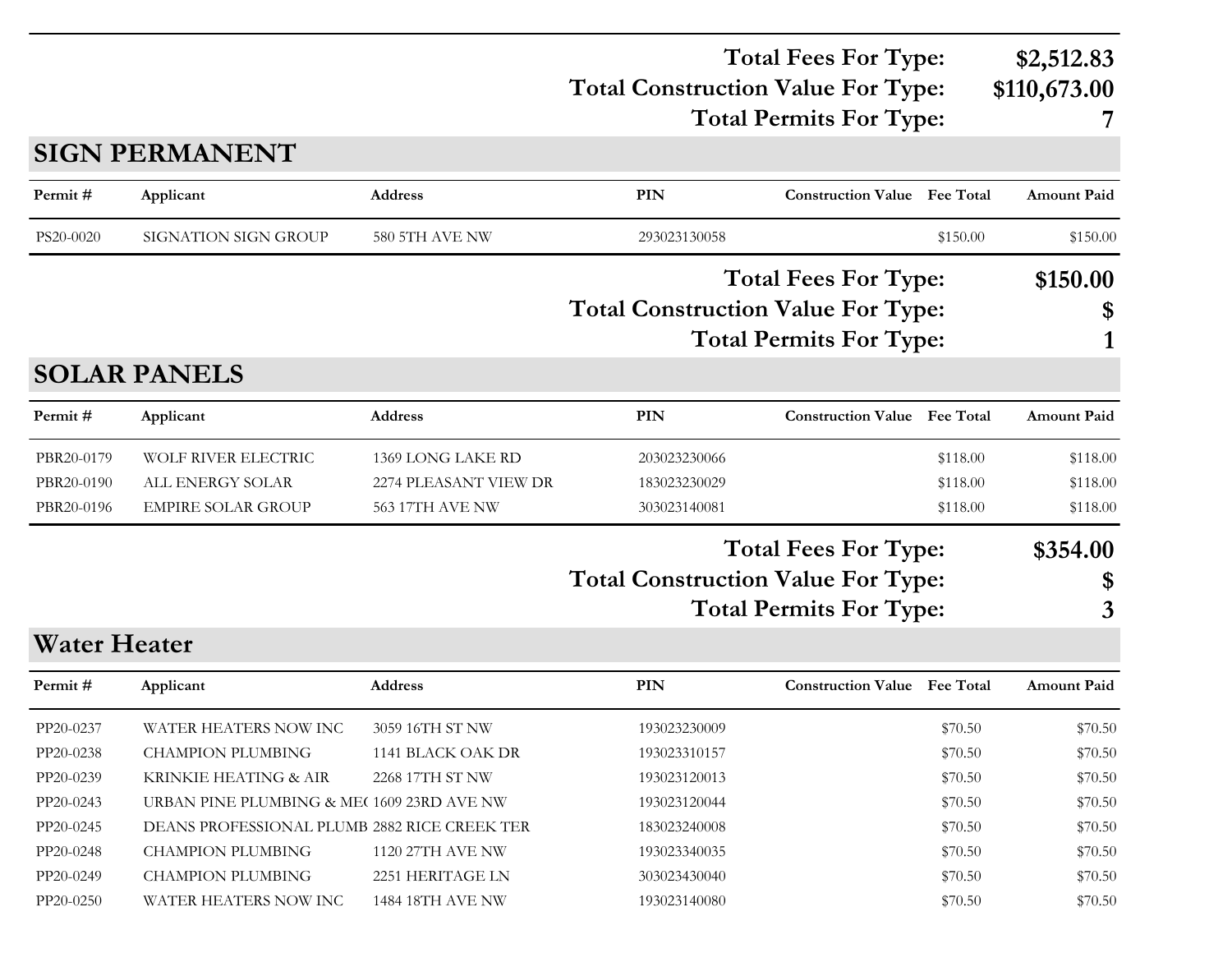| PP20-0251 | <b>CHAMPION PLUMBING</b>                                          | 1229 PECKS WOODS DR | 193023330138                              |                                     | \$70.50    | \$70.50            |
|-----------|-------------------------------------------------------------------|---------------------|-------------------------------------------|-------------------------------------|------------|--------------------|
| PP20-0261 | <b>CHAMPION PLUMBING</b>                                          | 1453 19TH AVE NW    | 193023140088                              |                                     | \$70.50    | \$70.50            |
| PP20-0263 | KRINKIE HEATING & AIR                                             | 969 OLD STEINE CIR  | 203023430053                              |                                     | \$70.50    | \$70.50            |
| PP20-0265 | TWIN CITY HEATING AND AIR 3035 BROOKSHIRE LN                      |                     | 193023320082                              |                                     | \$70.50    | \$70.50            |
|           |                                                                   |                     |                                           | <b>Total Fees For Type:</b>         |            | \$846.00           |
|           |                                                                   |                     | <b>Total Construction Value For Type:</b> |                                     |            | \$                 |
|           |                                                                   |                     |                                           | <b>Total Permits For Type:</b>      |            | 12                 |
|           | <b>WATER METER</b>                                                |                     |                                           |                                     |            |                    |
| Permit#   | Applicant                                                         | Address             | <b>PIN</b>                                | <b>Construction Value Fee Total</b> |            | <b>Amount Paid</b> |
| PP20-0247 | J BERD MECHANICAL CONTRA 617 8TH AVE NW                           |                     | 1111111111111                             |                                     | \$2,356.00 | \$2,356.00         |
|           |                                                                   |                     |                                           | <b>Total Fees For Type:</b>         |            | \$2,356.00         |
|           |                                                                   |                     | <b>Total Construction Value For Type:</b> |                                     |            | \$                 |
|           |                                                                   |                     |                                           | <b>Total Permits For Type:</b>      |            |                    |
|           | <b>Water Softener</b>                                             |                     |                                           |                                     |            |                    |
| Permit#   | Applicant                                                         | Address             | PIN                                       | <b>Construction Value</b> Fee Total |            | <b>Amount Paid</b> |
| PP20-0244 | BONFE'S PLUMBING, HEATING 2807 COUNTY ROAD HW                     |                     | 183023210022                              |                                     | \$70.50    | \$70.50            |
| PP20-0259 | ERICKSON PLBG, HTG & COOL 1800 SIOUX BLVD                         |                     | 303023410036                              |                                     | \$70.50    | \$70.50            |
|           |                                                                   |                     |                                           | <b>Total Fees For Type:</b>         |            | \$141.00           |
|           |                                                                   |                     | <b>Total Construction Value For Type:</b> |                                     |            | \$                 |
|           |                                                                   |                     |                                           | <b>Total Permits For Type:</b>      |            | 2                  |
|           | <b>WINDOWS/DOORS</b>                                              |                     |                                           |                                     |            |                    |
| Permit#   | Applicant                                                         | Address             | PIN                                       | <b>Construction Value Fee Total</b> |            | <b>Amount Paid</b> |
| PB20-0352 | RENEWAL BY ANDERSEN LLC 1121 10TH ST NW<br>Building Valuation Fee |                     | 293023210032                              |                                     | \$253.57   | \$253.57           |
| PB20-0353 | RENEWAL BY ANDERSEN LLC 1671 CANYON LN                            |                     | 303023410106                              | \$9,146.00                          | \$530.50   | \$530.50           |
| PB20-0354 | Building Valuation Fee<br>RENEWAL BY ANDERSEN LLC 1401 15TH ST NW |                     | 203023230056                              | \$26,000.00                         | \$513.00   | \$513.00           |
|           | Building Valuation Fee                                            |                     |                                           | \$24,000.00                         |            |                    |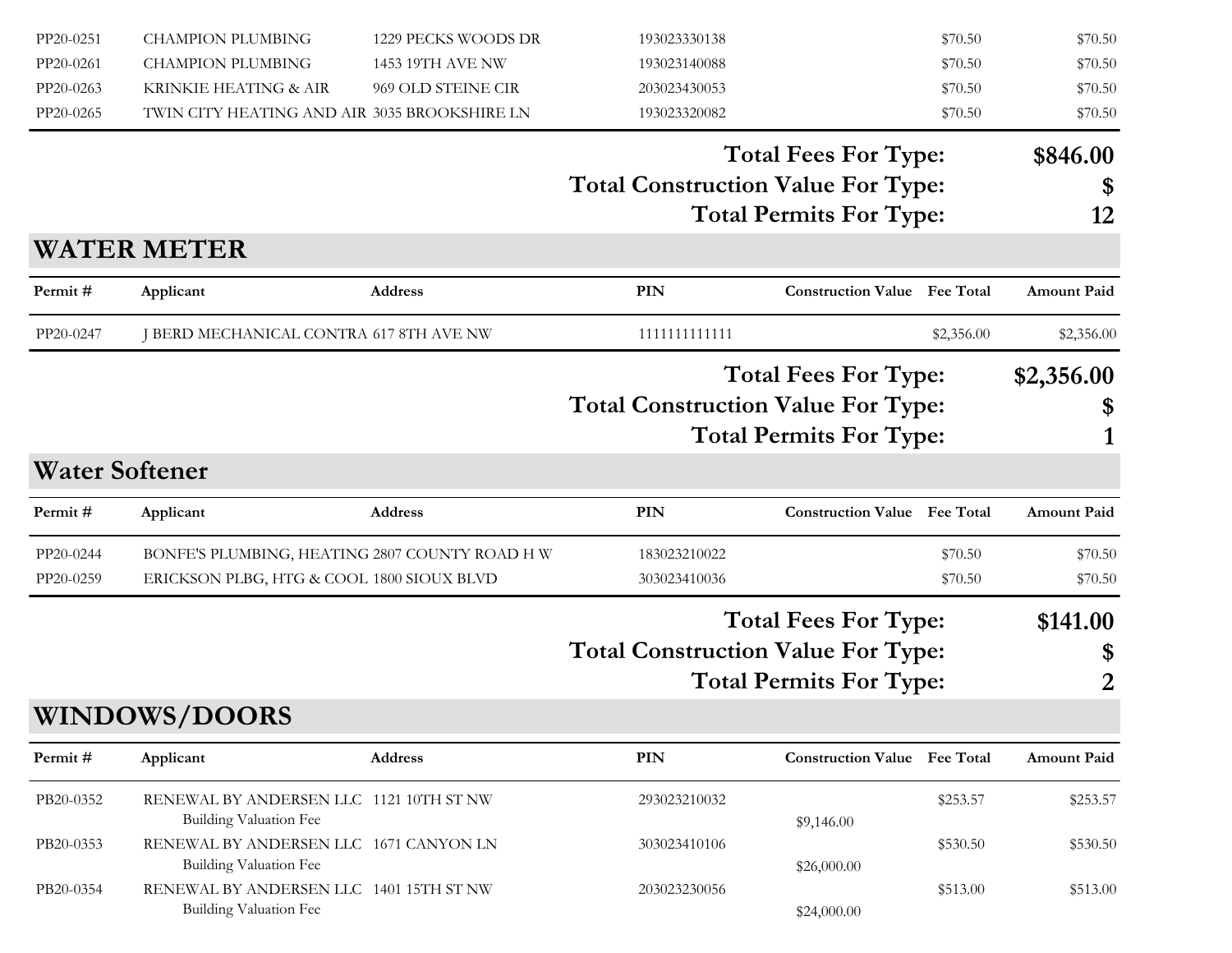| PB20-0357 | YOUR HOME IMPROVEMENT C 1224 FOXWOOD CT<br><b>Building Valuation Fee</b>    |                     | 173023230036 | \$3,600.00  | \$142.80 | \$142.80 |
|-----------|-----------------------------------------------------------------------------|---------------------|--------------|-------------|----------|----------|
| PB20-0359 | YOUR HOME IMPROVEMENT C 1791 LONGVIEW DR<br><b>Building Valuation Fee</b>   |                     | 183023140053 | \$1,900.00  | \$105.95 | \$105.95 |
| PB20-0360 | RENEWAL BY ANDERSEN LLC 2980 INNSBRUCK DR<br><b>Building Valuation Fee</b>  |                     | 193023320080 | \$25,000.00 | \$531.50 | \$531.50 |
| PB20-0362 | HOME DEPOT USA INC<br><b>Building Valuation Fee</b>                         | 3032 MISSISSIPPI ST | 183023230054 | \$5,474.00  | \$179.74 | \$179.74 |
| PB20-0372 | RENEWAL BY ANDERSEN LLC 260 WINDSOR LN<br><b>Building Valuation Fee</b>     |                     | 313023130038 | \$22,367.00 | \$494.18 | \$494.18 |
| PB20-0373 | RENEWAL BY ANDERSEN LLC 2041 28TH AVE NW<br><b>Building Valuation Fee</b>   |                     | 183023310055 | \$8,303.00  | \$235.15 | \$235.15 |
| PB20-0376 | CREW2 INC<br><b>Building Valuation Fee</b>                                  | 1512 16TH ST NW     | 203023220062 | \$917.00    | \$67.46  | \$67.46  |
| PB20-0377 | TOP NOTCH FLOORS AND MOI 2130 ERIN CT<br><b>Building Valuation Fee</b>      |                     | 183023130042 | \$3,900.00  | \$142.95 | \$142.95 |
| PB20-0378 | THE WINDOW STORE HOME IN 3010 INNSBRUCK DR<br><b>Building Valuation Fee</b> |                     | 193023320017 | \$16,000.00 | \$365.00 | \$365.00 |
| PB20-0380 | <b>BAINVILLE EXTERIORS INC</b><br><b>Building Valuation Fee</b>             | 885 22ND AVE NW     | 303023120003 | \$7,800.00  | \$216.90 | \$216.90 |
| PB20-0381 | <b>CREW2 INC</b><br><b>Building Valuation Fee</b>                           | 1499 17TH AVE NW    | 193023140120 | \$1,717.00  | \$105.86 | \$105.86 |
| PB20-0382 | HOME DEPOT USA INC<br><b>Building Valuation Fee</b>                         | 225 WINDSOR LN      | 313023130011 | \$10,180.00 | \$272.09 | \$272.09 |
| PB20-0383 | MINNESOTA EXTERIORS INC<br><b>Building Valuation Fee</b>                    | <b>2079 ERIN CT</b> | 183023130043 | \$18,837.00 | \$420.42 | \$420.42 |
| PB20-0385 | <b>TACHENY EXTERIORS</b><br><b>Building Valuation Fee</b>                   | 2429 GREGORY DR     | 183023120053 | \$10,000.00 | \$254.00 | \$254.00 |
| PB20-0387 | SELECT EXTERIORS LLC<br><b>Building Valuation Fee</b>                       | 384 3RD AVE SE      | 333023230134 | \$1,500.00  | \$105.75 | \$105.75 |
| PB20-0388 | RENEWAL BY ANDERSEN LLC 2439 WALNUT AVE<br><b>Building Valuation Fee</b>    |                     | 183023230069 | \$4,305.00  | \$161.15 | \$161.15 |

**Total Construction Value For Type: \$200,946.00 Total Fees For Type: \$5,097.97**

**Total Permits For Type: 19**

## **Report Summary**